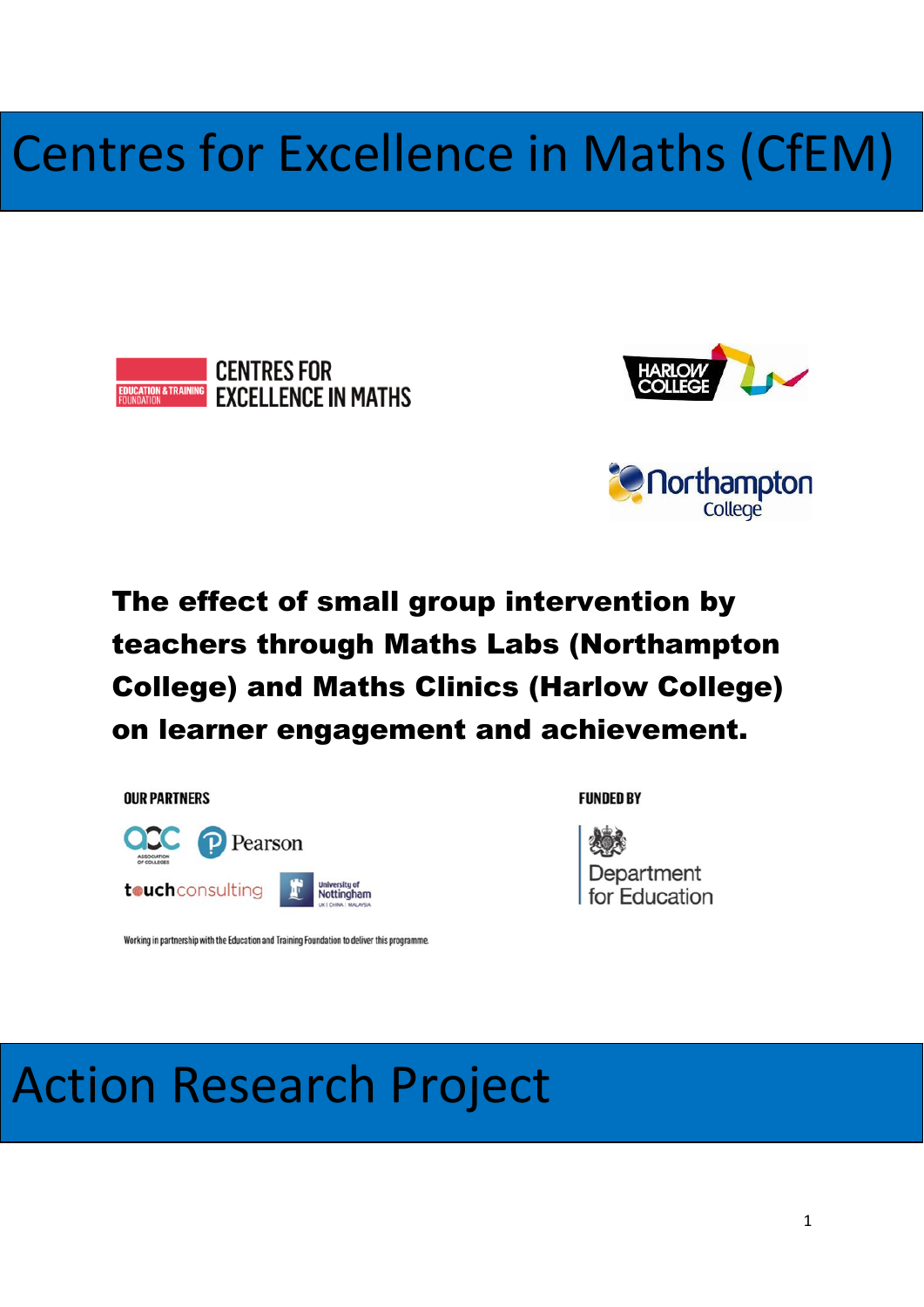# **Table of Contents**

| Cycle 1 Research Cycle 1 - Lab Access Routes (Methodology) at Northampton  12 |  |
|-------------------------------------------------------------------------------|--|
|                                                                               |  |
|                                                                               |  |
|                                                                               |  |
|                                                                               |  |
|                                                                               |  |
|                                                                               |  |
|                                                                               |  |
|                                                                               |  |
|                                                                               |  |
|                                                                               |  |
|                                                                               |  |
|                                                                               |  |
|                                                                               |  |
|                                                                               |  |
|                                                                               |  |
|                                                                               |  |
|                                                                               |  |
|                                                                               |  |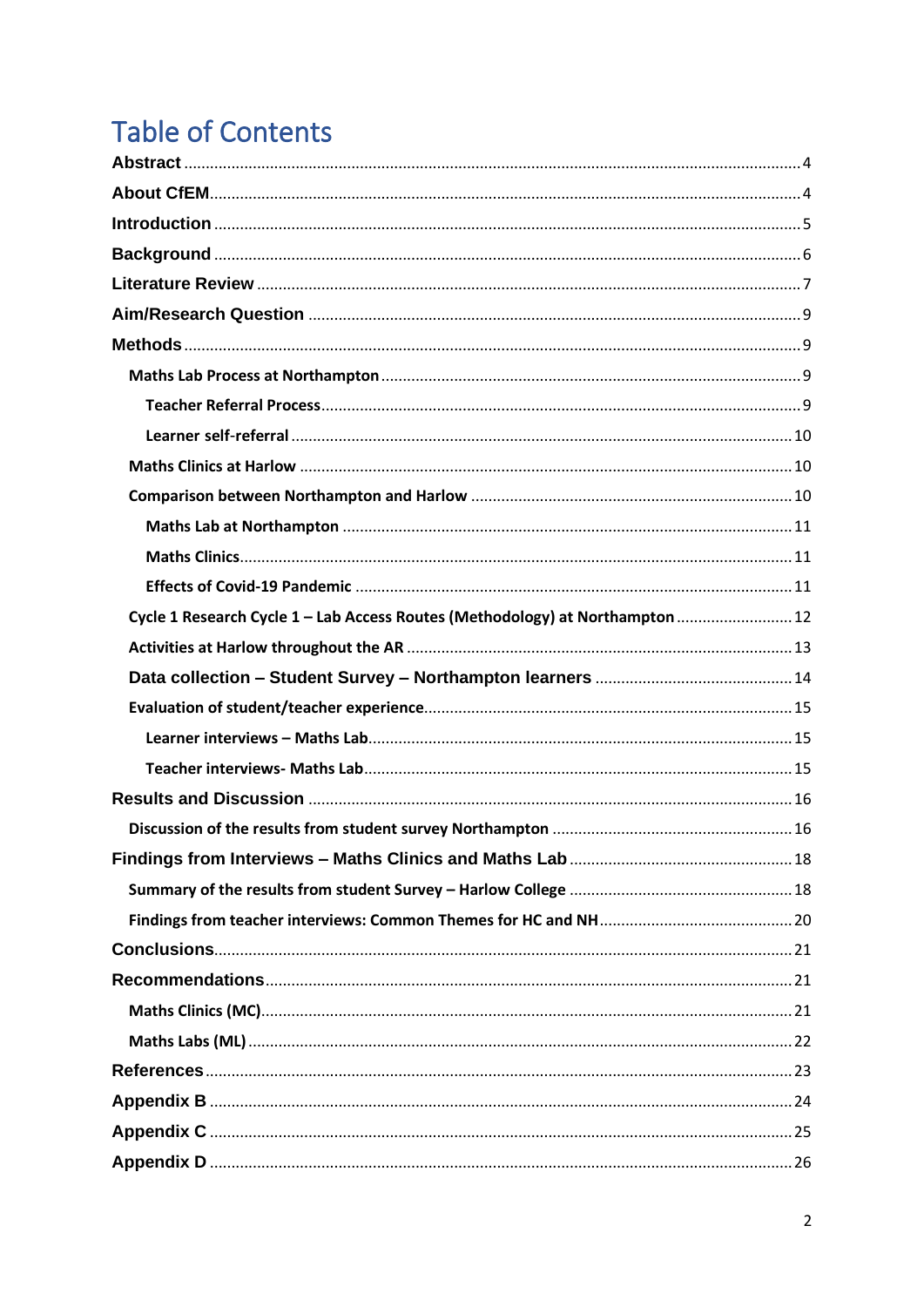|--|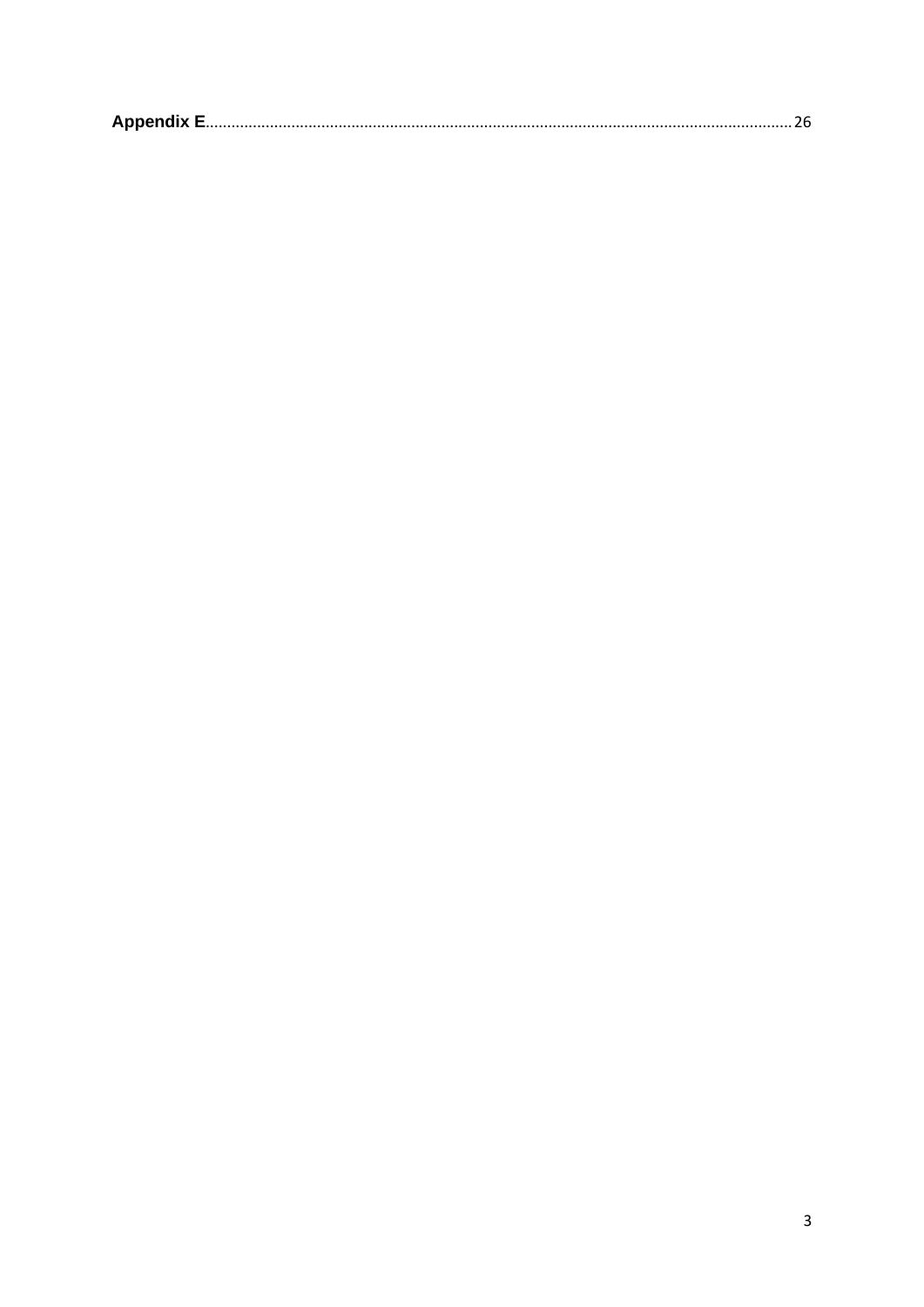## <span id="page-3-0"></span>**Abstract**

The purpose of this study was to explore the effect of small-group intervention on learner engagement and overall achievement of 16-18-year-olds GCSE resit learners, implemented by Harlow College via Maths Clinics (MC) and Northampton College via Maths Labs (ML). It is a delivering strategy to support post 16 learners who have not yet achieved a grade 4 in their GCSE maths and have been made to re-sit GCSE at College following the government decision that students who do not achieve a grade 4 at the age of 16 should continue to retake the exams until the reach the age of 18. Harlow and Northampton Colleges continued to expand and develop on this approach to support learners who struggle with mathematical concepts within their normal lessons following a successful trial last year.

There were some changes in both colleges in approach due to the outburst of Covid-19 pandemic which forced the delivery of lessons to be online rather than face-to-face. MC approach was to keep the identified learners behind after normal lessons and the same teacher did further work with them, hence giving them an opportunity to go over what was taught in class that day or work on the topics that the teacher has identified as their weak areas.

Whereas, for ML, learners were either referred to go or through self-referral, learners went to another room (Lab) to work with a different person (coach) on any area they felt they needed help with.

Since all lessons were delivered online MC started timidly and didn't gain much momentum and hence only 15 learners finally took place in the project, because it was difficult for teachers to build a meaningful rapport with the learners. Three teachers took part in the MC this year, supporting and encouraging learners to improve on their engaging and learning of maths. It was seen that 13 of the 15 (87%) learners achieved a grade 4+ at their end of year assessment after the Awarding Body ratification. It should be noted that these 15 learners were struggling a lot or had maths anxiety and so for them to achieve a grade 4 was remarkable.

## <span id="page-3-1"></span>**About CfEM**

Centres for Excellence in Maths (CfEM) is a five-year national improvement programme aimed at delivering sustained improvements in maths outcomes for 16–19-year-olds, up to Level 2, in post-16 settings.

Funded by the Department for Education and delivered by the Education and Training Foundation, the programme is exploring what works for teachers and students, embedding related CPD and good practice, and building networks of maths professionals in colleges.

DfE created 21 Centres for Excellence in Mathematics (CfEM) in England to research ways of delivery a step change, improving the above statistics. Harlow College is one of the 21 CfEMs and is trailing innovative approaches in carrying out this task. Harlow college has succeeded in recruiting 14 network partners including FE college and sixth Form colleges who are teaching post-16 GCSE re-sit Maths, so that together we can work collaboratively to achieve greater success.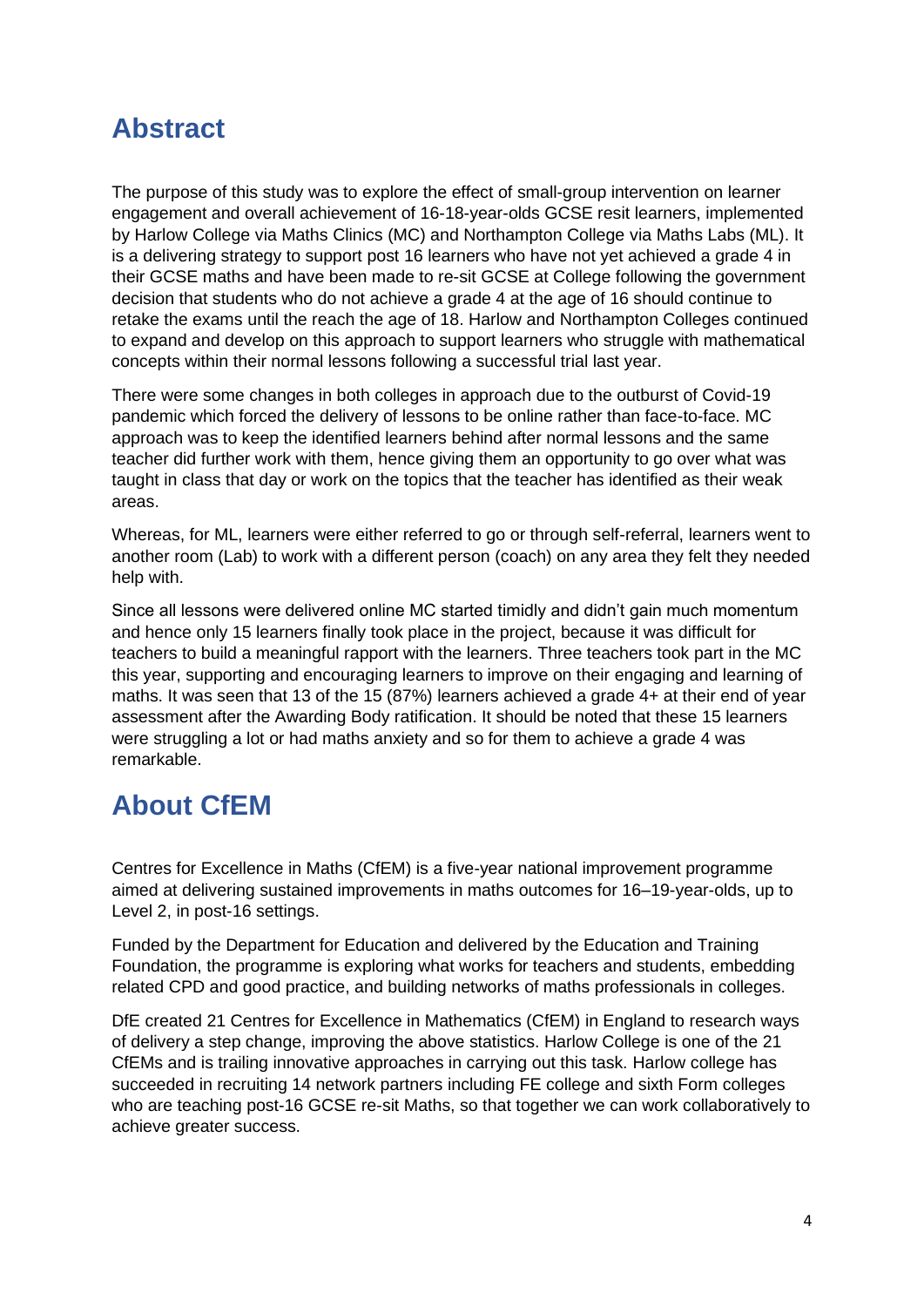## <span id="page-4-0"></span>**Introduction**

Harlow College are currently working in collaboration with Northampton College on a continuation of an Action Research that was started last year, exploring the effectiveness of 1-2-1/small group interventions on Level 2 maths resit students.

Northampton College has approximately 1700 learners studying maths as part of their study programme. The College has over 800 apprentices who continue to study maths as part of their apprenticeship. The provision ranges from pre-entry to Access with the majority of students studying at GCSE level.

Harlow College has 1300 learners 16-18 years of age studying maths ranging from E3 to L2 FS or GCSE re-sit, and a further 300 Apprentice studying maths as part of their course framework.

Harlow College decided to enrol learners with a grade 3 onto the GCSE resit programme, and learners with a grade 2 or 1 on functional skills level 2 or 1 respectively. On the other hand, all maths students at Northampton College are enrolled directly onto GCSE re-sit programme irrespective of the grade they start with. Each college meeting the government requirement in different way.

GCSE attainment in Northamptonshire is below national average. Of the top 30 main feeder schools, only 40% (12) achieved above the national average of 53% GCSEs Grades 9-4 or A\*-C whereas, 60% (18) achieved grades 3-1 or D-G. Half of the main feeders only achieved at, or below, the floor standard of 50%. For example, both Daventry secondary schools achieved below the floor standard. Consequently, significant numbers of students need to continue to study maths post 16. Similarly, GCSE attainment of Harlow College's four main feeder schools of grade 9-4 is 31% and 69% grade 3-1, these results are similar across the country. As a result, most learners coming into FE Colleges have to re-sit their GCSE maths as required by the government.

As stated above, FE learners have failed to achieve the desired grade 9-4 in Secondary School, and often multiple times, for a variety of reasons, including negative prior experiences with learning, peer pressure and lack of confidence (Education and Training Foundation 2014). Therefore, many of them feel as if they are a failure and, hence, they lack confidence and are disengaged from maths. These issues are not limited to Harlow and Northampton College but are a country wide problem.

The action research on small group intervention consists of two projects and a continuation of last year's action research on 1:1/small group intervention via Maths Clinics (MC) and Maths Lab (ML) at Harlow and Northampton Colleges respectively. ML and MC seek to assist learners in a one to one or small group tuition linked to their normal teaching as this has been shown to be more effective.

Maths Clinics (MC) approach was carried out last year by one teacher and has been extended to two more colleagues making it three teachers. The Action Research (AR) lead at Harlow was the one teacher who experimented the approach last year and is working with the two other colleagues and hoped to increase the number of learners from 30 last year to about 90 this year.

Maths Lab (ML) is also a continuation of research from last year with a nominated AR Lead who is not a maths teacher but liaising between teachers who recommend learners to attend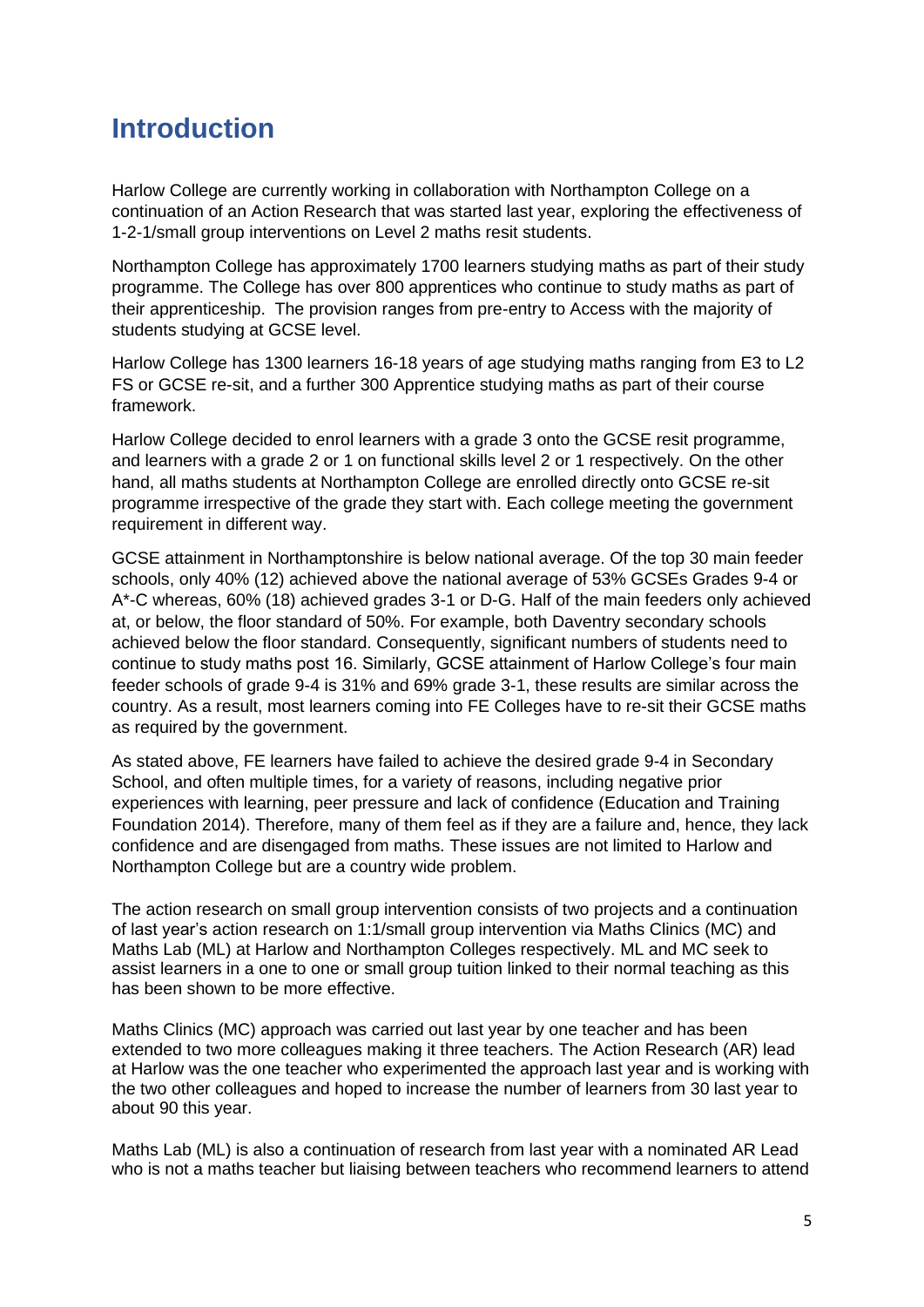the labs, which are staffed by independent retired maths teachers supporting independent studies. They estimated that the number of learners to attend the Labs would be 100 bringing the total of learners taking part in the action research across both colleges to 250.

## <span id="page-5-0"></span>**Background**

Learner outcomes in GCSE maths resits in FE sector are of importance to all colleges and society to ensure that the UK workforce has sufficient quantitative skills for an increasingly data-driven and technology-rich future. The national achievement rate of grade  $9 - 4$  or A\*-C in Maths of all secondary schools in England is about 40% and the the past rate of post 16- 18 GCSE maths res-sit within the FE sector sits at under 20%.

Many learners continue to experience an uninspiring mathematics lesson in which learning is limited to memorising and practising maths procedures, with little understanding of their applications, purpose or underlying concepts resulting in a large proportion of disaffected learners (Foster 2013, OFSTED 2021 and Nardi and Steward 2003). It should be noted that negative experiences of mathematics are not limited to England. Skovsmose (2011) highlights the dominance worldwide teaching approach in which teachers demonstrate mathematical procedure to students who then complete a series of almost identical closed questions. As a result, large numbers of children and adults exhibit anxiety towards, and alienation from mathematics, which is commonly perceived by the general public as 'dull, irrelevant, useless and often harmful' (Grootenboer 2013 p. 324).

At Harlow, for example, the grade 4+ pass rate is above 35% due to the new teaching approaches that we have introduced which are more dialogic, but we are still working on the approach to perfect it, and also wanting to try other strategies such as effective questioning techniques. However, about 30% of learners who had previously achieved a grade 3 are achieving a grade 2 or below and it seems as though we are un-teaching the learners, but we believe that this is due to the gap between the end of their last lessons at school and the time they start at college during which they forget the skills learnt at school, so when they start with us they are no longer working at grade 3. This is illustrated from their diagnostic assessment at college where most of them with grade 3, achieve Entry level 3 or less, and during in-class assessment most say that they no longer remember. To most effectively explore issues surrounding the poor attainment of grade 4+ at GCSE resit a subset of literature has been selected based on its relevance to the research question.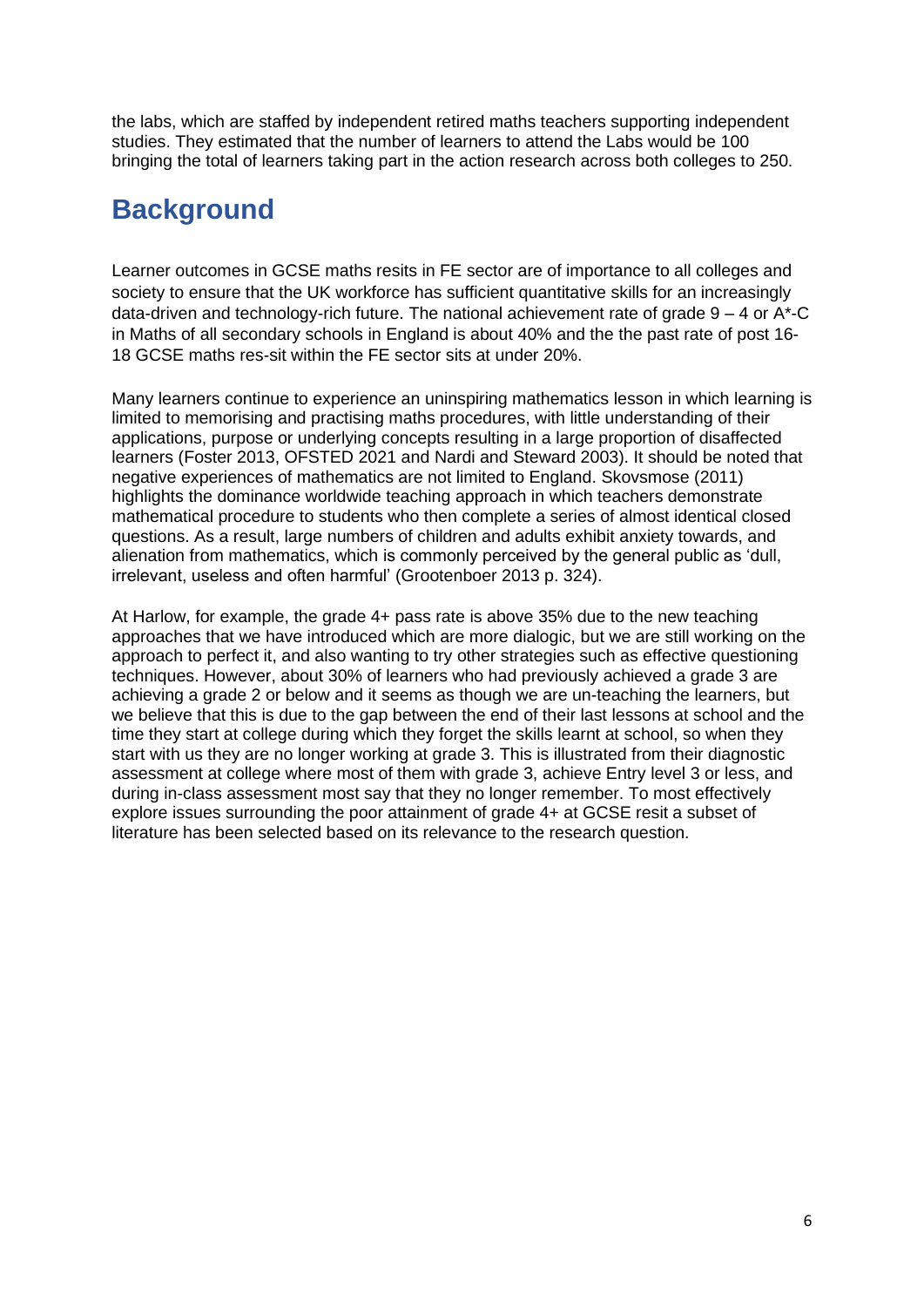## <span id="page-6-0"></span>**Literature Review**

GCSE maths resit learners are learners who have failed GCSE Maths at least once and are required to re-sit GCSE by government law that was passed 2nd of July 2014. As a result, all General FE colleges and Sixth form colleges are doing all they can to help these learners to achieve the desire grade 4+. Since the change in law in 2014, the FE maths GCSE resit results nationally have been around 15% to 18%. In colleges the situation, as exemplified by Bellamy (2017), is one where learner feelings are of fear, anxiety and anger towards mathematics due to their previous failure and previous experiences of maths lessons. The pedagogic approaches used are often only transmission and didactic requiring learners to memorise most of the content.

We aim to explore the impact of 1:1/small group intervention as research, though not in the FE sector, shows that this type of intervention is beneficial to students. For example, Chappell et al. (2015) explored the impact of extra tuition of middle school students in two U.S. schools in relation to their grade achievements compared to those students exposed only usual classroom teaching. Forty-nine 11-year-old students from one of the schools and seventy 12- and 13-year-old students in another school received extra tuition during the 2013/2014 academic year. All students who took part were students who had achieved grades below the passing grade. Their study 'supports that extra tuition of maths helps learners to achieve a better grade', though there are limitations to the relevance of this work to FE in England.

Karsenty (2010) reported on a two-year case study from a single school. The case study worked with 53 students from secondary school in an urban area in Israel. Their approach was to use non-professionals in giving students with previous low grades extra tutoring. The case study showed a considerable increase in pass grades. 47 of the 53 learners that took part improved their grades. The case study noted that some of the factors that were most influential to the success of learners included volunteers' ability to maintain warm and supportive relationship with students, professional development for the volunteers on mathematical curriculum and pedagogy, most students selected for the case study were those with no learning disabilities, and the willingness of volunteers to embrace learning mathematical resources. We intend to evaluate the impact between teachers to see if the relationship between teachers has an effect. Jankvist and Niss (2015) reports on an intervention designed to train experienced maths teachers as 'maths counsellors. It is particularly aimed at students with problems with learning mathematics concepts. It is aimed at KS3 students and is based on reasonable quality evidence. No concrete findings are available as yet, however, there are some initial positive outcomes.

Betts et al. (2011) reported on a large-scale, high-quality study on the effectiveness of the California Mathematics Diagnostic Testing Project (MDTP) on students' mathematics achievement. This study describes the use of a diagnostic mathematics test to provide detailed feedback on a student's readiness to move on to a given course in the next academic year. It presents high-quality evidence from large numbers of 11- to 14-year-olds. The authors found that high quality formative/diagnostic testing, if used systematically, can support learner gains, primarily by providing teachers with the knowledge they need to identify and address specific student weaknesses in mathematics. However, simply providing diagnostic tests as a resource available to teachers does not appear to provide the same improvements.

Many of learners continue to experience an uninspiring mathematics lesson in which learning is limited to memorising and practising maths procedures, with little understanding of their applications, purpose or underlying concepts, Foster (2013), OFSTED (2012),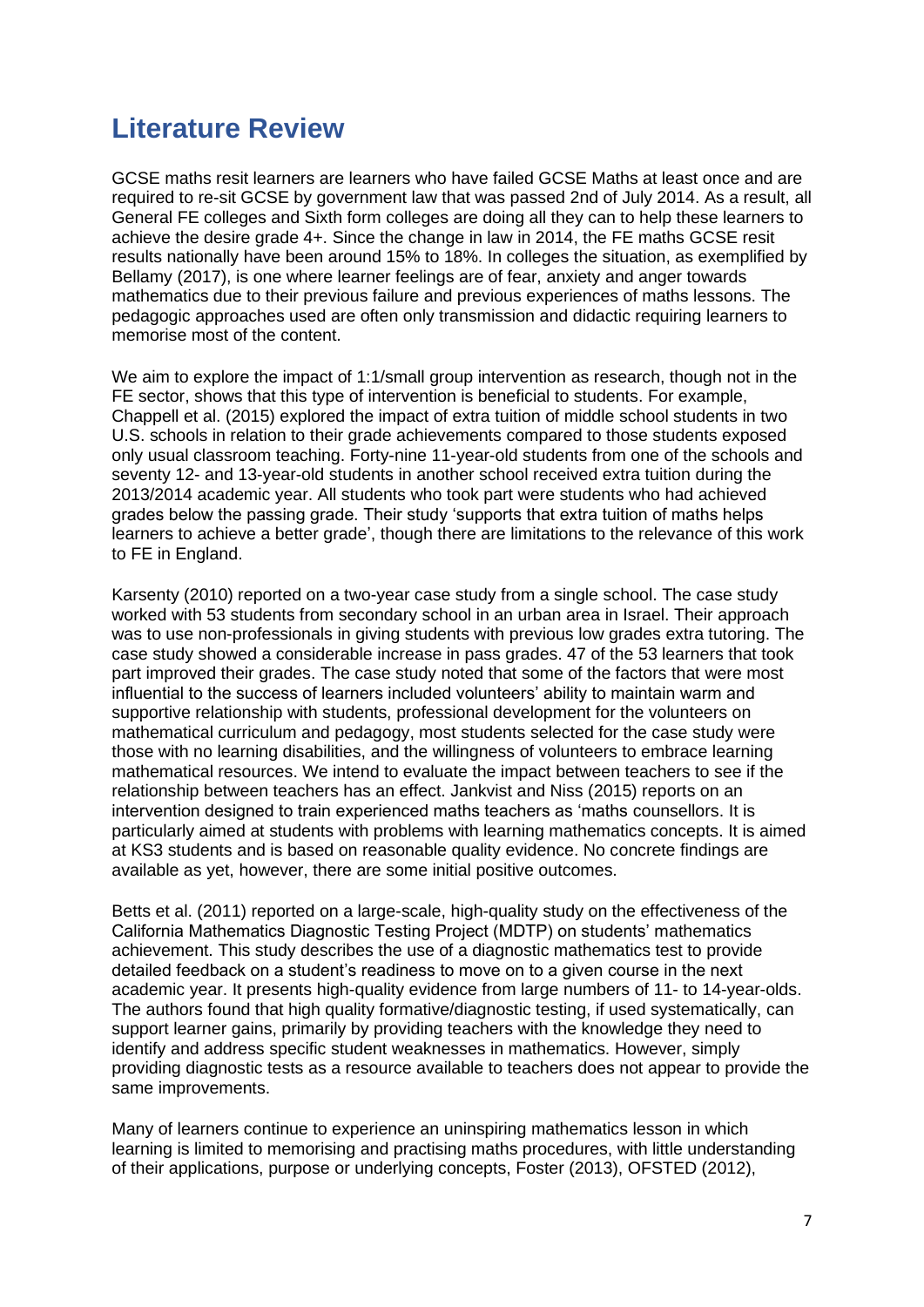resulting in a large proportion of disaffected learners, Nardi and Steward (2003). It should be noted that negative experiences of mathematics are not limited to England. Skovsmose (2011) highlights the dominance worldwide teaching approach in which teachers demonstrate mathematical procedure to students who then complete a series of almost identical closed questions. As a result, large numbers of children and adults exhibit anxiety towards, and alienation from mathematics, which is commonly perceived by the general public as 'dull, irrelevant, useless and often harmful', Grootenboer (2013), p. 324).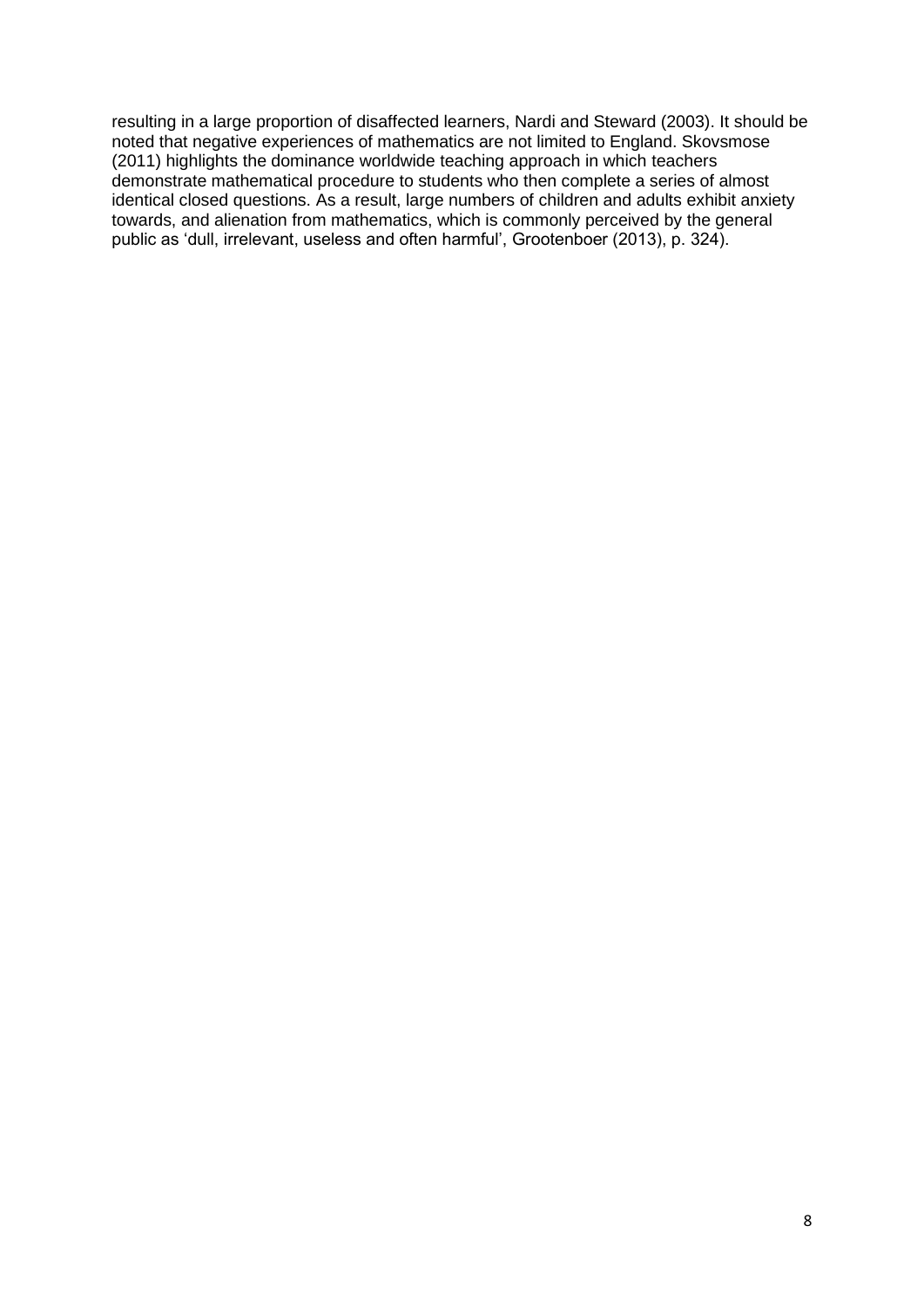## <span id="page-8-0"></span>**Aim/Research Question**

*To what extent does 1-2-1/small group intervention through Maths Lab or Maths Clinics help to develop mathematical underpinning skills for our GCSE resit learners?*

## <span id="page-8-1"></span>**Methods**

These disengaged learners may need to be supported in various ways to develop selfconfidence and resilience in mathematics. We recognise that there is no easy fix, however we thought that one way to start building learner confidence was to identify gaps in their knowledge through analysing existing data and in-class assessments in order to focus our teaching on those areas with 1-2-1s or small groups of learners, whilst also reinforcing areas they "can do" for knowledge retention and to give them a safe space for them to be able to understand that it is okay to make mistakes and learn from them.

So, what we strive to achieve in this research is to help disengaged learners by demonstrating the relevance and application of mathematics in a more focused way, illustrating to the learners that they can do mathematics. Thereby raising their confidence of these already disengaged learners, whilst at the same time providing a rich, safe and stimulating learning environment. The Action research group agreed that due to students not retaining information, they will try implementing short, regular sessions for optimum impact.

In this research we used a spiral approach where we worked in stages, evaluated each stage before continuing. Below is the referral process of Maths Lab at Northampton.

## <span id="page-8-2"></span>Maths Lab Process at Northampton



#### <span id="page-8-3"></span>Teacher Referral Process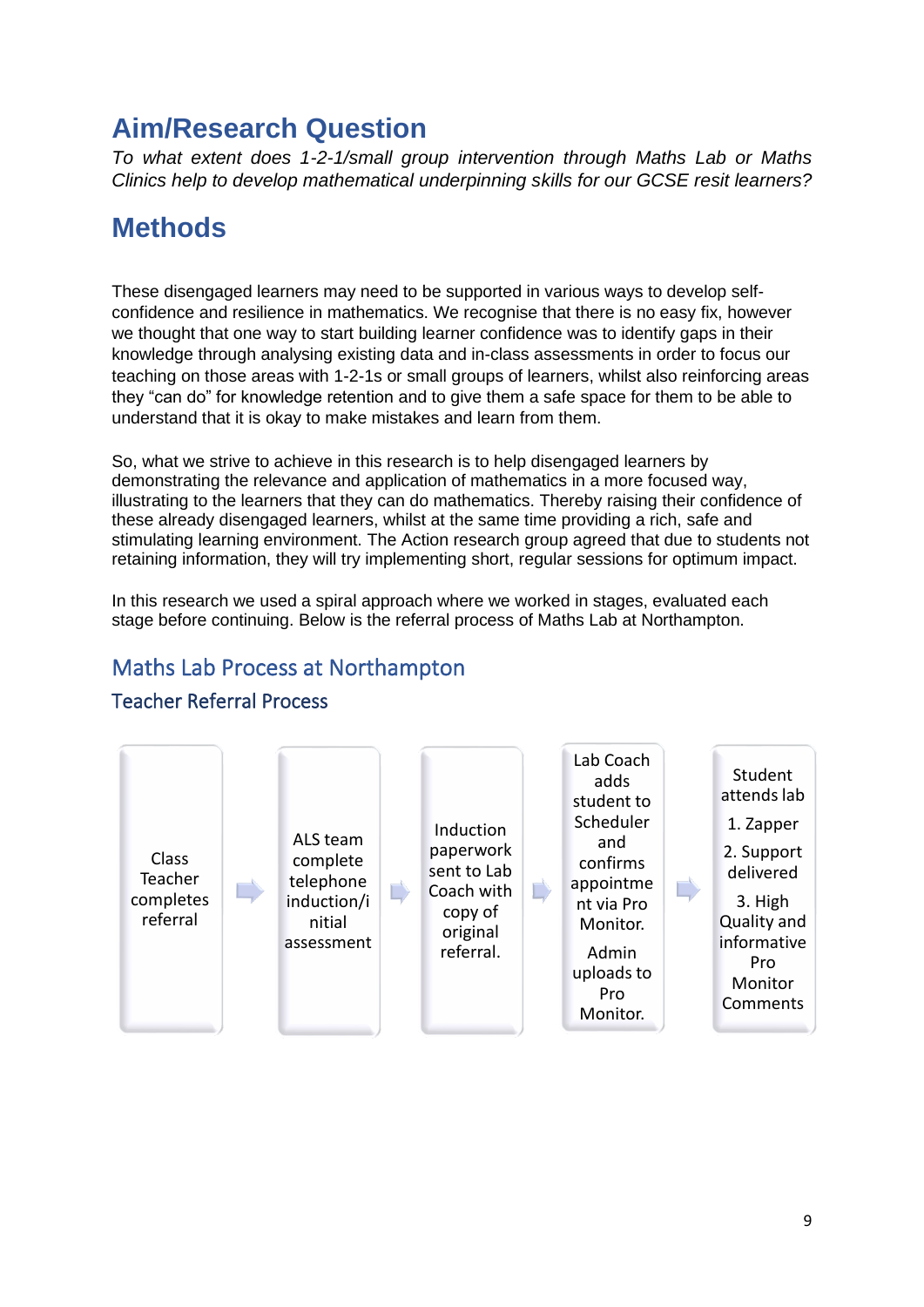#### <span id="page-9-0"></span>Learner self-referral



### <span id="page-9-1"></span>Maths Clinics at Harlow

Maths Clinics (MC) approach was based on assessment of learner gaps by their teachers and invited the learners with similar gaps in knowledge to attend extra sessions after/before their main sessions with the same teacher who teaches and assess them. However, Maths Labs (ML) at Northampton was done through a referral process where teacher refer learners to attend a ML to work with maths teachers who are not their usual maths teachers to complement their learning in class and discuss any challenges they may be facing in their lessons.

#### <span id="page-9-2"></span>Comparison between Northampton and Harlow

| <b>Northampton College- Maths Lab</b>    | <b>Harlow College - Maths Clinics</b>   |
|------------------------------------------|-----------------------------------------|
| Designated Learning Space separate       | Takes place in the classroom            |
| from the classroom                       | environment                             |
| Delivered by an Academic Coach           | Delivered by the Maths teacher          |
| Students sent to the lab or 'drop in'    | Maths teacher identifies students to    |
|                                          | attend by analysing various student     |
|                                          | performance data                        |
| Sessions take place around the study     | Sessions take place before or after the |
| programme timetable                      | Maths lesson                            |
| During pandemic - delivery has           | Sessions have been completely online.   |
| switched between face to face and        |                                         |
| online in response to states of lockdown |                                         |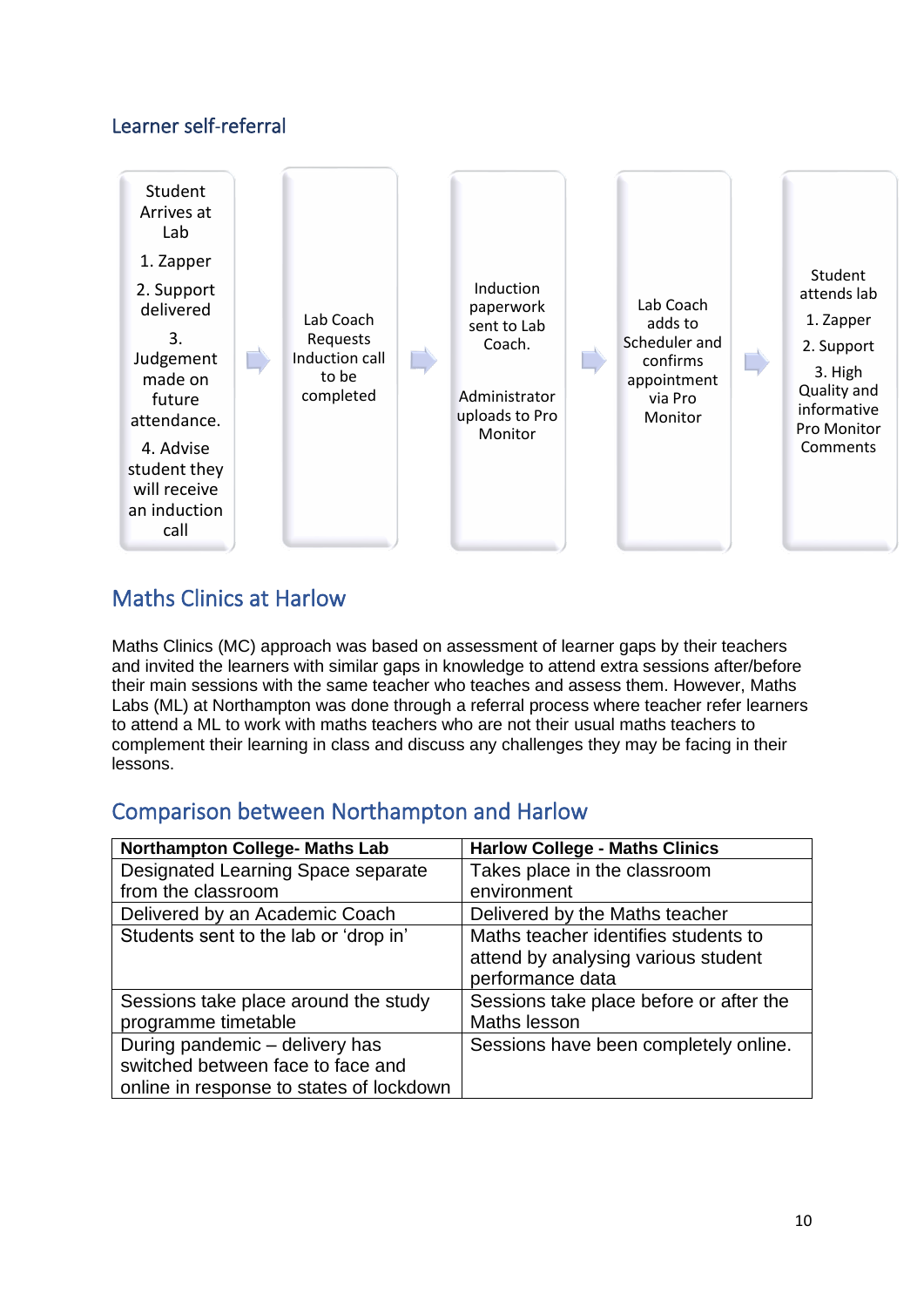#### <span id="page-10-0"></span>Maths Lab at Northampton

Northampton College has an established 'Maths Lab' which works closely with its Maths team, to provide study solutions for students that need extra support to get the most out of their studies. The lab stems from recent activity relating to a strand of activity linked with the ETF Centre for Excellence project. The Maths lab has experienced a high profile at the college. Since its conception there has been debate around the core function of the Maths Lab, namely whether it should focus purely on exam-based preparation and recall, or whether the nature of the service delivered, should have a stronger focus on longer term skills which students can apply to their future study, employment, and life. All students need to pass their exams - this is a critical element of a course, and the former approach comfortably compliments the GCSE Maths curriculum, featuring a significant element of 'catch-up' work to ensure that students have covered the topics they need to perform to the best of their abilities in their examinations. The second consideration exhibits characteristics more associated with a learning support skills development model. The feeling of mastering a 'skill' is essential for future work and life. Northampton College's Maths Lab is delivered by Academic Coaches, with specialism in Maths, rather than by teaching staff. The activity is not part of a student's study programme hours; therefore, for the academic year 2020/21, the strategic decision was taken to reposition the lab into the college's School of Academic and Vocational Support, which services all learning support provision across the college. As a general rule, students attending the Maths Lab receive 1 hour of support per week outside of the classroom in a designated learning environment. Images of the Maths Lab learning environment appear throughout this report to help provide a flavour of the space itself.

#### <span id="page-10-1"></span>Maths Clinics

Since the AR in Maths Clinics was the continuation of the same project from the last year, the methods for student selection and recruitment, delivery and data collection varied very little. This report looks individually at each of the three stages outlined above and draws parallels to the methods used in the first year of the AR.

MC is a carefully planned and executed learner support plan. There is a contract, or LSA, in place between the learner and the teacher, which constantly changes, evolves and improves as the learner progresses through the maths topics. It is delivered within the same classroom by the same teacher that teaches the learners. It's aimed to motivate learners, improve their confidence because as stated earlier, most of the learners who come to the college have lost their self-confidence and do not believe that they can ever achieve a grade 4+ in mathematics. MC provides a safe space and opportunities for learners to develop their thinking skills and ideas, talk/discuss with their teachers and peers to explore their mathematical thinking and to realise that maths is not just a black and white subject. By encouraging learners to work through their areas of weaknesses, it is hoped that learners would see that they can make progress through small gains from engaging in tasks and activities. This approach has proved to lay a foundation for them to aspire to be at their best.

#### <span id="page-10-2"></span>Effects of Covid-19 Pandemic

The new pandemic guidelines meant that teachers were not able to meet with students face to face, instead, MS Teams was used to set up classes, arrange "meet and greet" and subsequently, deliver MCs. This meant that we were unable to effectively recruit learners until late into the year. The online learning has brought many exciting opportunities; however, it did not help us in forming effective relationships with students,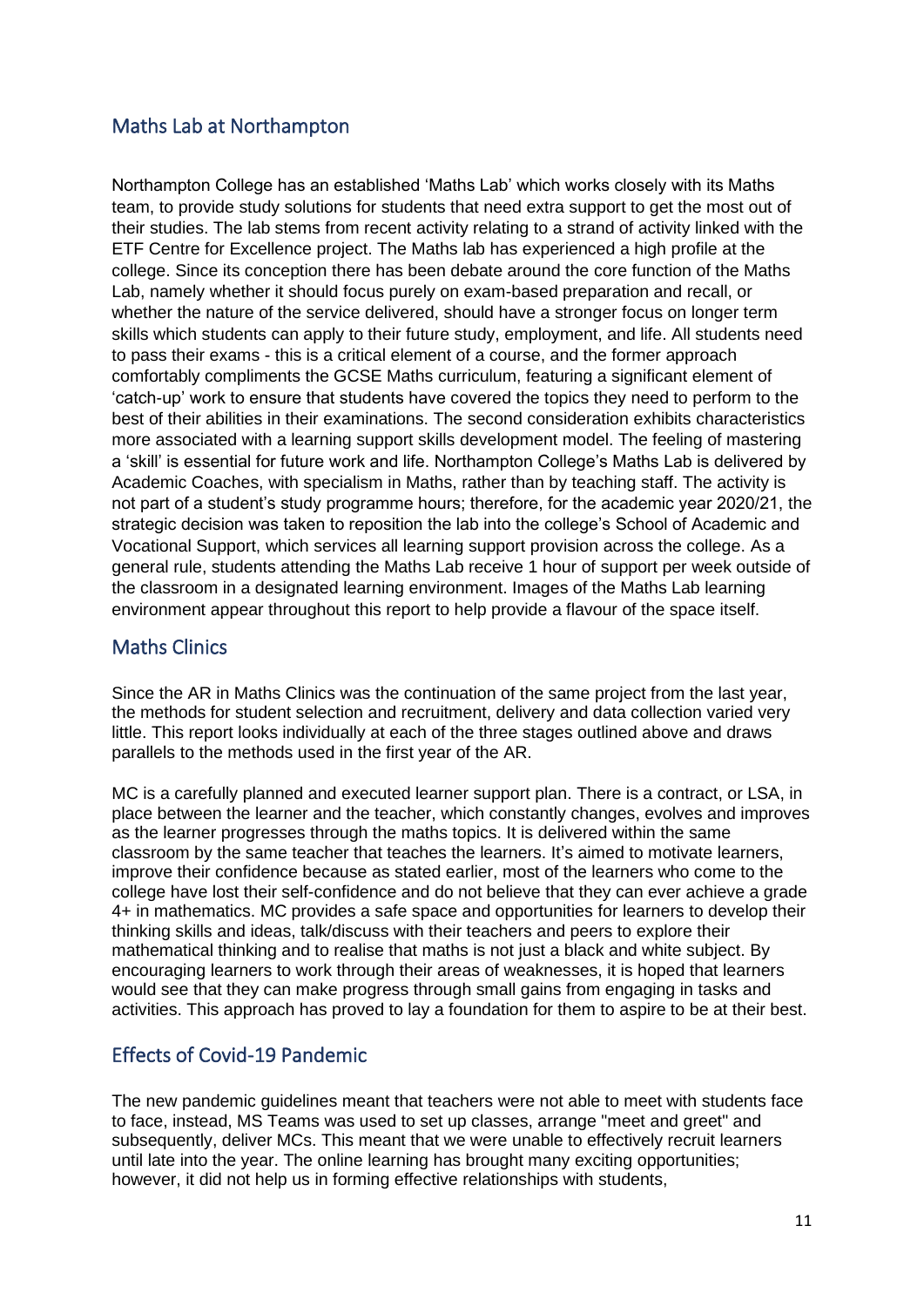Each teacher taking part in the MCs has been promoting them in their classroom and in some instances actively insisting that students with specific gaps in knowledge joined MCs. In the absence of GCSE grades, diagnostic and in-class tests results were used to identify students who would best benefit from taking part in the project.

## <span id="page-11-0"></span>Cycle 1 Research Cycle 1 – Lab Access Routes (Methodology) at Northampton

To gain initial insight into the operations of the Maths Lab, a sample of 7 students and 2 teachers connected with the Maths Lab were interviewed to explore their perspectives on the service and its effectiveness in supporting teaching and learning, in particular, how does the lab compliment the teaching of Mathematics in the classroom. The students were interviewed on the telephone or face to face with social distancing measures in place.

| <b>Starting point</b>                                                  | <b>Methodology</b>                                                                                                                                                                                                                                                                                             | <b>Purpose</b>                                                                                                                                                     |
|------------------------------------------------------------------------|----------------------------------------------------------------------------------------------------------------------------------------------------------------------------------------------------------------------------------------------------------------------------------------------------------------|--------------------------------------------------------------------------------------------------------------------------------------------------------------------|
| To evaluate the student experience<br>in relation to accessing the lab | Online/telephone/face to<br>face interviews with<br>students that have regularly<br>attended the lab - use of<br>closed, open, and probing<br>questions to produce<br>qualitative data.<br>(Telephone/Skype for<br><b>Business/Microsoft Teams)</b><br>Records of response were<br>collated by the researcher. | Evaluate customer service<br>experience, customer<br>satisfaction and inform<br>future process and delivery<br>considerations                                      |
| To evaluate teacher's understanding<br>of the lab provision            | Remote conversations with<br>teachers that have referred<br>students to the lab.<br>(Telephone/Skype for<br><b>Business/Microsoft Teams)</b><br>Records of response were<br>collated by the researcher.                                                                                                        | Evaluate teacher's<br>understanding of provision<br>and capture teacher<br>observations on student<br>performance in lessons<br>since engaging with the<br>service |

Last year it was a case study with one teacher who carried out the action research while developing his own skills. This year, this was rolled out to more teachers. So, from October to November the new teachers had meetings with Centre lead and the AR lead to understand how the AR was to be done. How to assess learners and recruit for AR. Given that teaching was 100% online due to the pandemic, some teachers had to acquaint themselves with online teaching and use of MS Teams. The three teachers had to set up slots after the lesson for MC students to stay and work with them. We decided that learners per session will come from the same vocational area and are the learners taught by the same teacher during their main session. Learners from the same vocational areas will feel free to talk to each other because they would have formed a relationship within their main programme of study. We decided that to begin with, each teacher will start with about 2 or 3 learners and then increase the numbers as time went on. This was to ensure that teachers try out the use of MS Teams to get a better understanding of how it works with few learners and also get a better understanding of the learners. This meant that we didn't start until late October/early November just before the November exams.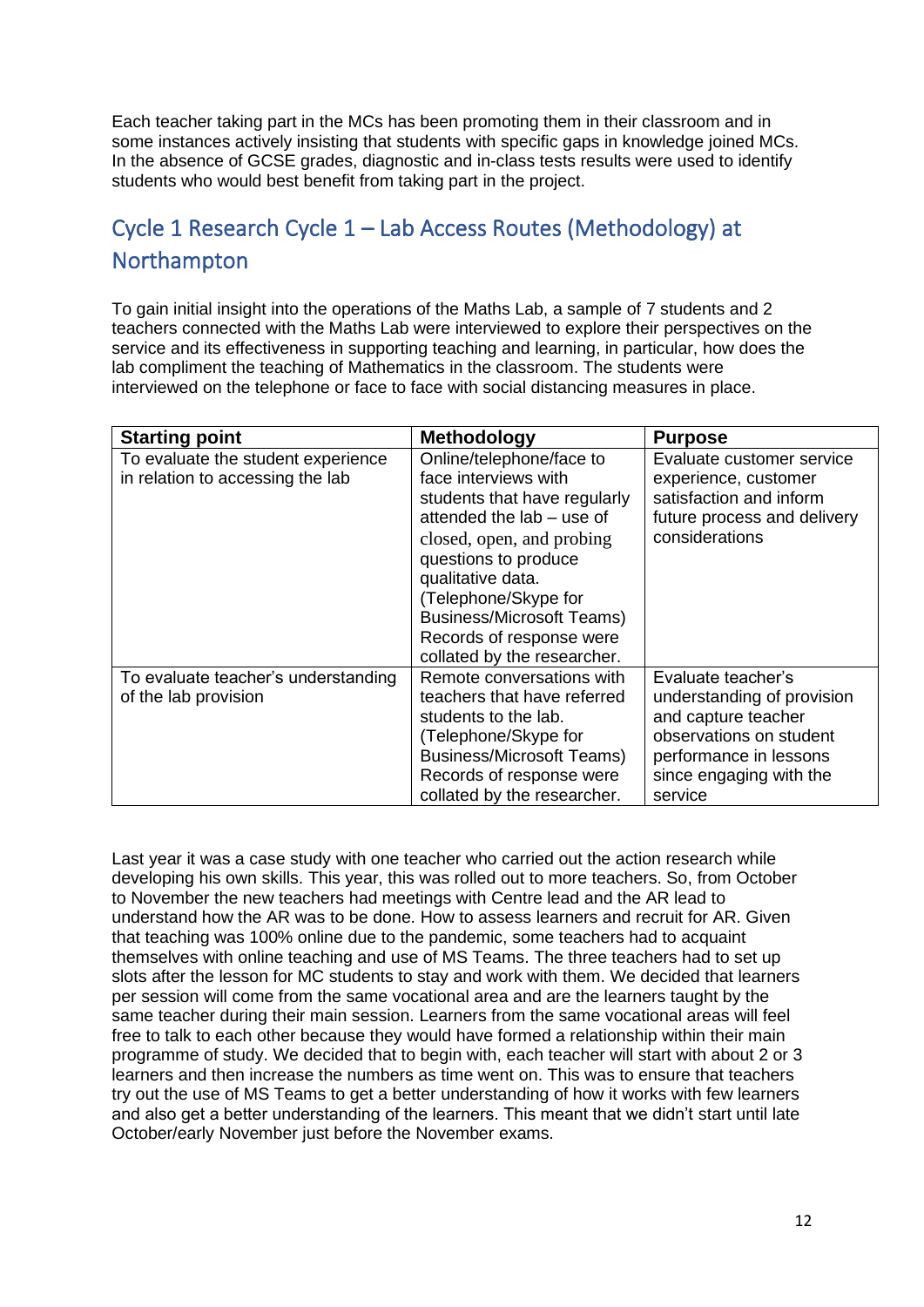At the end of the first cycle, once teachers were ready, a baseline survey was designed by centre lead and it was sent out to all the learners enrolled onto GCSE resit course in both Harlow and Northampton. 80 learners in Harlow responded to the survey, while 110 responded at Northampton.

## <span id="page-12-0"></span>Activities at Harlow throughout the AR

| When     | Action: (What did you do/try?)                                                                                                                                                                                                                                                                                                                                                                                                                     | Reflection: (What worked/didn't<br>work?)                                                                                                                                                                                                                                                                                                            |
|----------|----------------------------------------------------------------------------------------------------------------------------------------------------------------------------------------------------------------------------------------------------------------------------------------------------------------------------------------------------------------------------------------------------------------------------------------------------|------------------------------------------------------------------------------------------------------------------------------------------------------------------------------------------------------------------------------------------------------------------------------------------------------------------------------------------------------|
| Nov 2020 | Selection of students<br>A challenge posed by students: "Why me?"<br>Difficulty in buying in<br>Selected a few to volunteer at the start of<br>the term, starting point after Nov exams.                                                                                                                                                                                                                                                           | It was hard to sell the idea of<br>maths clinics to students, singling<br>them out of the class. I have<br>chosen to take some students out<br>of the class setting and explained<br>benefits.                                                                                                                                                       |
| Dec      | Decision to take student-led approach,<br>where students are main drivers of what<br>would be covered in these lessons.                                                                                                                                                                                                                                                                                                                            | This approach has worked in the<br>first year of the AR and thus it<br>would be realistic to replicate it<br>across the college.                                                                                                                                                                                                                     |
| Jan      | Back to selection issue, after getting to<br>know our students, we had better idea who<br>we think would benefit from maths clinics.<br>(i.e student who was shy from asking<br>questions in class but was forthcoming in<br>chats and private settings, close to<br>achieving grade 4 in Nov 2020 but failed,<br>students who performed relatively well in<br>class assessments), ore interested students<br>after the Nov exam results came out. | It is an agile approach that is<br>needed to use when selecting<br>students for further targeted<br>support. We learnt that we need to<br>stop and revise our approach and<br>constantly monitor the progress                                                                                                                                        |
|          | Lesson planning usually aligned with the<br>topic of the week however these are to be<br>changed based on students' needs.                                                                                                                                                                                                                                                                                                                         | Data is an important driver in<br>informing us who and how to<br>target.                                                                                                                                                                                                                                                                             |
| Feb-Mar  | The intensity of MC lessons increases as<br>the final assessments approach. Students<br>becoming more tuned in, focused and eager At this point, students seem to<br>to do well. The communication with the<br>students outside of the MCs has also<br>increased via MS Teams, allowing an active<br>follow up to set activities within the MC<br>sessions.                                                                                        | almost become accustomed to<br>being pushed to do more, they<br>seem keener to complete set<br>tasks and come forward with<br>questions if they didn't understand<br>the topics. Increase of one-to-one<br>communication with their MC<br>tutors has also been on the rise,<br>confirming once again the<br>engagement levels of the MC<br>learners. |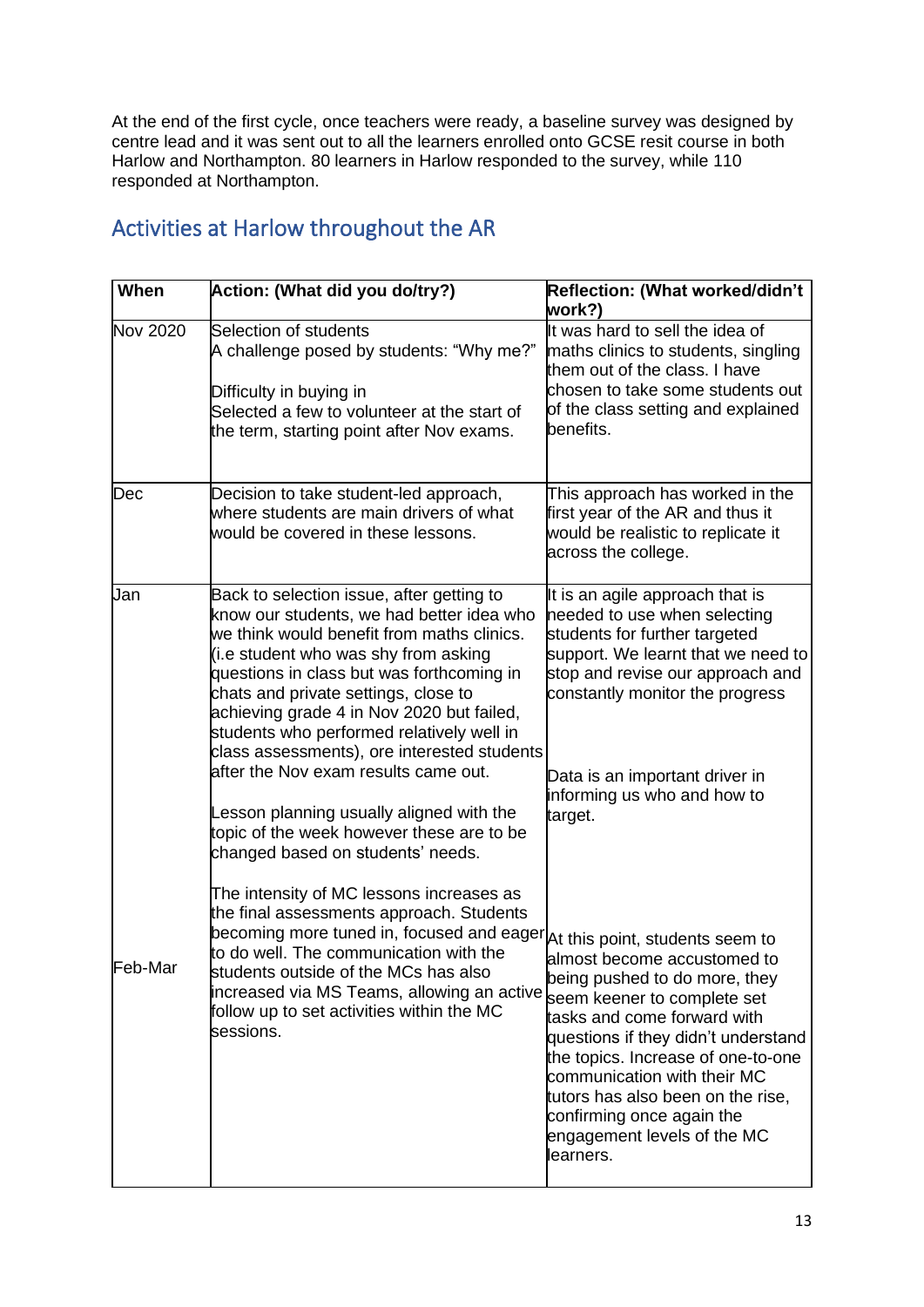As part of this research cycle, Harlow College and Northampton College surveyed all students enrolled on their GCSE maths courses to seek student feedback on their current maths course. This data was hoped to be valuable to improve course delivery, but to also provide an insight into the types of activities the students enjoyed or wanted, so as to better inform their teachers in the MC (Harlow) or the coach in ML (Northampton). Below are two outcomes of the results from Northampton similar to those of Harlow.

#### <span id="page-13-0"></span>**Data collection – Student Survey – Northampton learners**

How much of your maths lessons do you understand?





Learners were asked to rate themselves between 1 and 5, and the results above showed that 66 of 110 learners (60%) said they do understand their lessons.

The next question was to determine the topics that teachers or coaches can focus on during MC/ML and as seen below, Algebra ranked highest as the least liked topic in line with the data analysis that was conducted the year before using actual exam results.

I. What has been your least favourite topic so far?

Number - Fractions/Decimals/... 18 Number - Factors & Multiples  $\overline{7}$ Number - Indices & Standard ... 16 Algebra - Expanding & Factori... 16 Algebra - Solving Equations &...  $21$ Algebra - Sequences  $\alpha$ 23 Other



To collect the data on students' perception of MCs, we used the same questionnaire designed in Year 1 of the project, this also would give us a good comparison point of the impact caused by the addition of more teachers and expanding the AR across the college. Students have completed the questionnaires unsupervised, and responses have been collected and stored via Google Forms. In addition, we have conducted interviews of every tutor involved in the research, and the results of these interviews have been stored and recorded in MS Teams.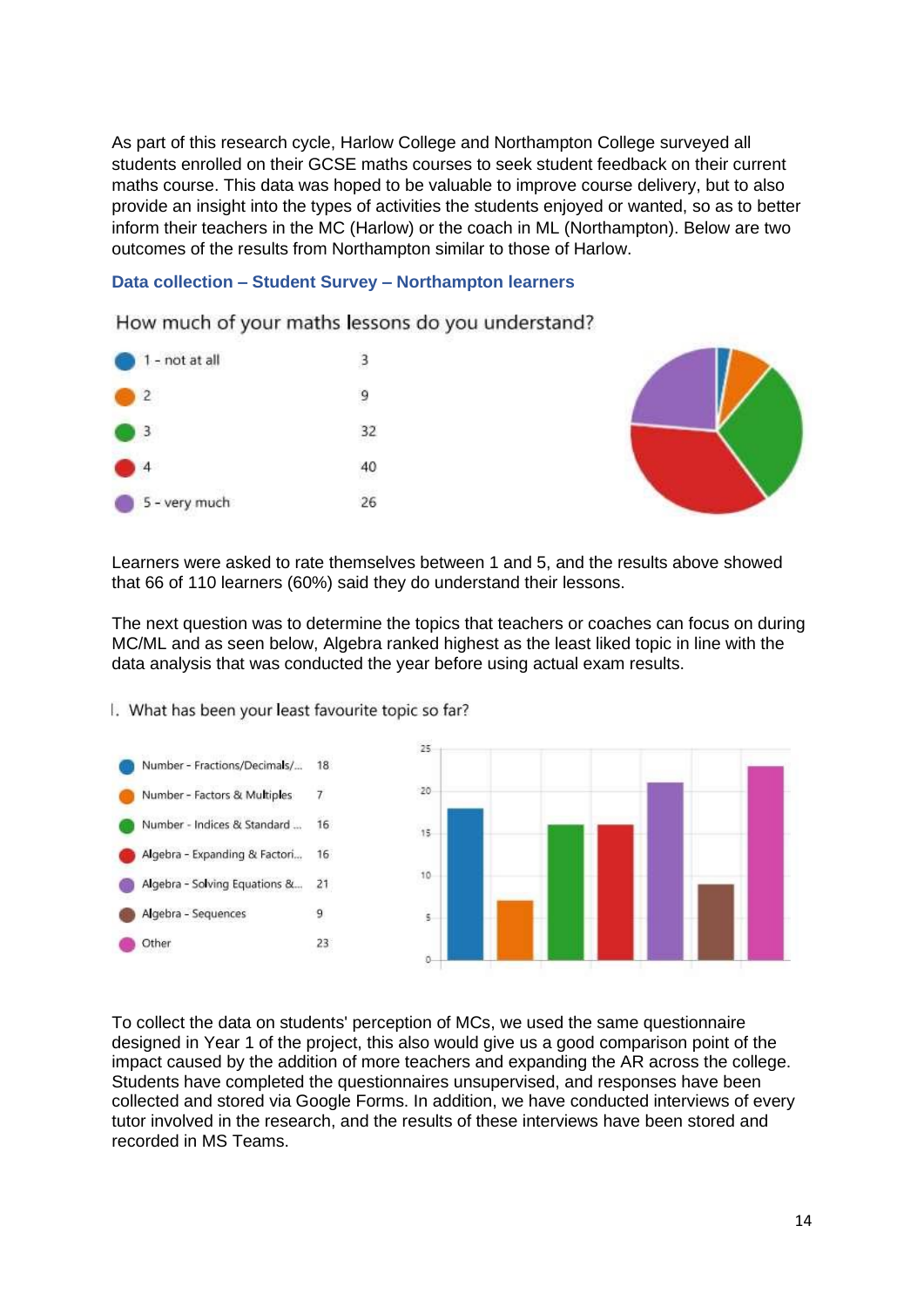In Northampton, similarly to Harlow, the first cycle took place during the second half of the Autumn Term of 2020-21, but they chose to analyse qualitative data obtained from student and staff interviews. The main focus was to find out their overall understanding and experience of the Maths lab. The sample learners were those enrolled onto GCSE maths and their respective Maths teachers (4). The findings of cycle one shaped the following research cycle, which will also be evaluated as part of this report. The AR research lead interviewed 7 learners at Northampton.

## <span id="page-14-0"></span>Evaluation of student/teacher experience

To gain initial insight into the operations of the Maths Lab, a sample of students and teachers connected with the Maths Lab were interviewed to explore their perspectives on the service and its effectiveness in supporting teaching and learning, in particular, how the lab compliments the teaching of Mathematics in the classroom. A sample of 7 students were provided to the researcher. These students were interviewed on the telephone or face to face with social distancing measures in place.

#### <span id="page-14-1"></span>Learner interviews – Maths Lab

The following initial questions were posed to each student:

- 1. How did you find out about the Maths Lab?
- 2. Did you talk to your teacher about the Lab?
- 3. Did you know what the Lab was before you went?
- 4. Can you remember the first time you visited the lab? Tell me more about that.
- 5. How does the Maths Lab help you?
- 6. Is there anything you think we could change about first visits to the lab?

#### <span id="page-14-2"></span>Teacher interviews- Maths Lab

The student's teachers were also interviewed, except for one teacher who was unable to participate. The following questions were posed to each teacher:

- 1. What is your understanding of the Maths Lab?
- 2. How do you currently identify students that may benefit from the labs?
- 3. Your student has attended the lab do you talk about this with them?
- 4. Have you noticed any changes to the student's ability to access learning since attending the lab?
- 5. Are there any specific activities that you think the Lab coaches should deliver to students?

For the AR, it was important to compare teacher responses to these questions, alongside initial considerations, to get a feel for the level of shared understanding as to what the ML/MC offered, as a starting point. Since the AR lead was not a teacher, the approach was to help him with his personal learning and understanding of existing processes and activities in order to review the current model. Thereby informing the senior management of what the AR was all about and the impact on teaching and learning with the college.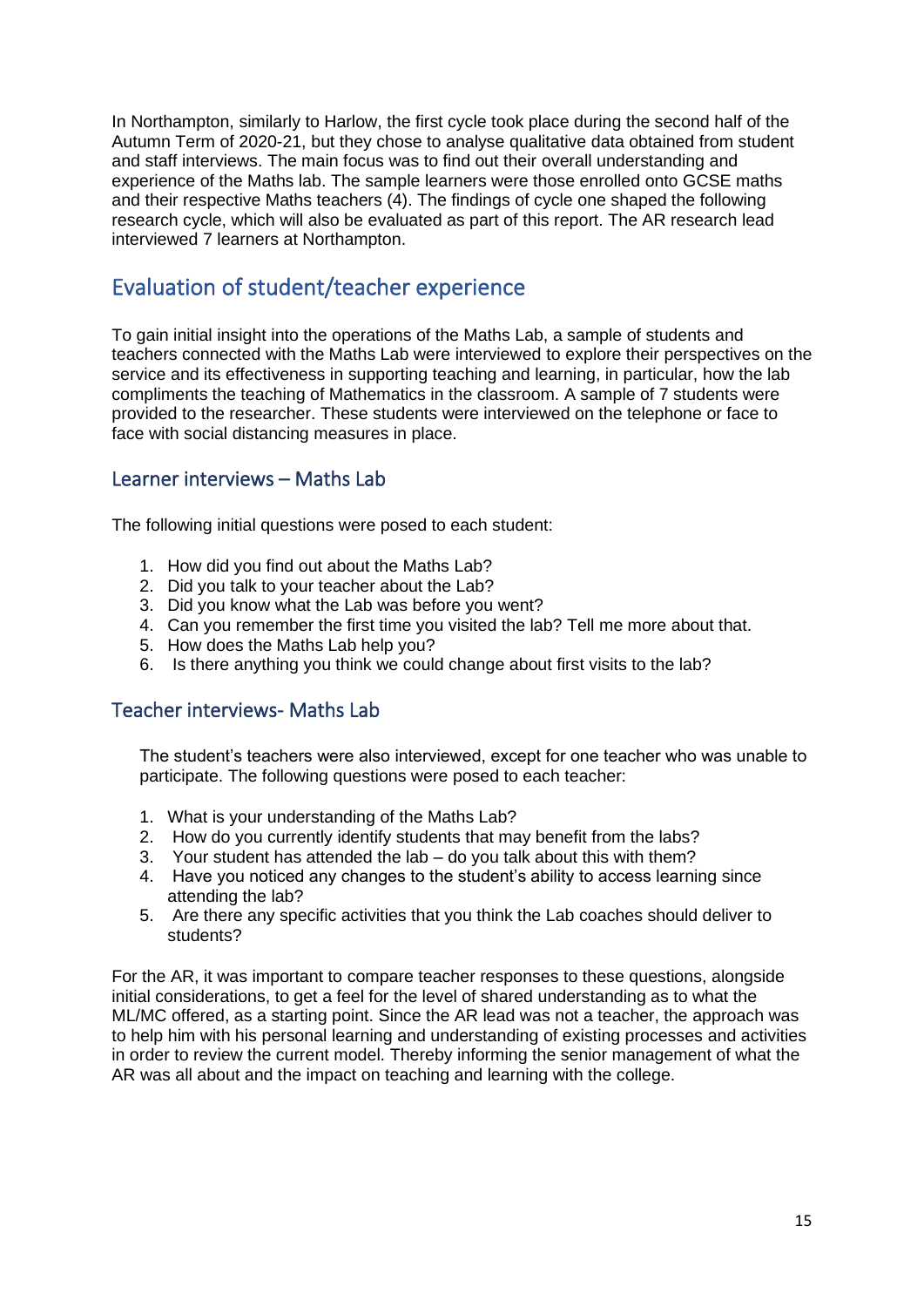## <span id="page-15-0"></span>**Results and Discussion**

On the 11th of March, Harlow College and Northampton College met online to reflect on their respective surveys. Harlow College had received 79 responses out of 300 potential students surveyed, with Northampton College had received 120 out of 1200 potential student responses.

When considering student responses, it is important to take into consideration the differences in Maths delivery between the two colleges. Harlow College delivered its Maths lessons online for the full academic year, whilst Northampton College delivered a mixed model, both face-to-face teaching and online delivery in response to states of national lockdown and the easing of associated restrictions. There were some similarities in responses, but notably, the responses for Northampton College were more positive in respect of student's enjoying their lessons, but within the student responses, comments around online learning were more negative. It could be interpreted that the students at Northampton College were considering their face-to-face experience of lessons when responding, which Harlow College students would not be able to reference.

### <span id="page-15-1"></span>Discussion of the results from student survey Northampton

| <b>Survey</b>                                                             | <b>Discussion</b>                                                                                                                                                                                                                                                                                                                                                                                                                                                                              |  |  |
|---------------------------------------------------------------------------|------------------------------------------------------------------------------------------------------------------------------------------------------------------------------------------------------------------------------------------------------------------------------------------------------------------------------------------------------------------------------------------------------------------------------------------------------------------------------------------------|--|--|
| questions                                                                 |                                                                                                                                                                                                                                                                                                                                                                                                                                                                                                |  |  |
| What do<br>you enjoy<br>the least or<br>find most<br>challenging<br>about | Some students specified topics. The topics appearing most frequently were Algebra,<br>Probability and Fractions. (These topics were also prevalent in a separate question<br>which asked students specifically to name the topics they found to be their least<br>favourite). One student clearly detested Mean, Median and Mode!<br>However, the majority of responses focused on the classroom learning environment                                                                          |  |  |
| maths<br>lessons?                                                         | or their individual learning styles. For example, students referenced difficulties<br>understanding questions, not enough time to work on questions, and difficulties<br>retaining learning due to their short-term memory.                                                                                                                                                                                                                                                                    |  |  |
| What<br>would<br>make your<br>maths<br>lessons<br>more                    | Responses to this question were vaguer, probably due to the position of the<br>respondent in the situation, i.e., they are not the professional tasked with creating a<br>thriving learning environment within the classroom. (One student clearly valued tea<br>and biscuits as being a motivator in their Maths learning – personally, I shudder at<br>the thought of spillages and crumbs)                                                                                                  |  |  |
| enjoyable?                                                                | Some responses were more insightful - they offered suggestions focused on<br>different ways of learning, e.g., fun games, making lessons more fun and interesting,<br>doing activities where everyone can join in, practical small groups working together<br>etc. Some responses again required content to be delivered slower, being provided<br>with more time to practice, and for teachers to identify when they hadn't been able to<br>answer a question and go over it again with them. |  |  |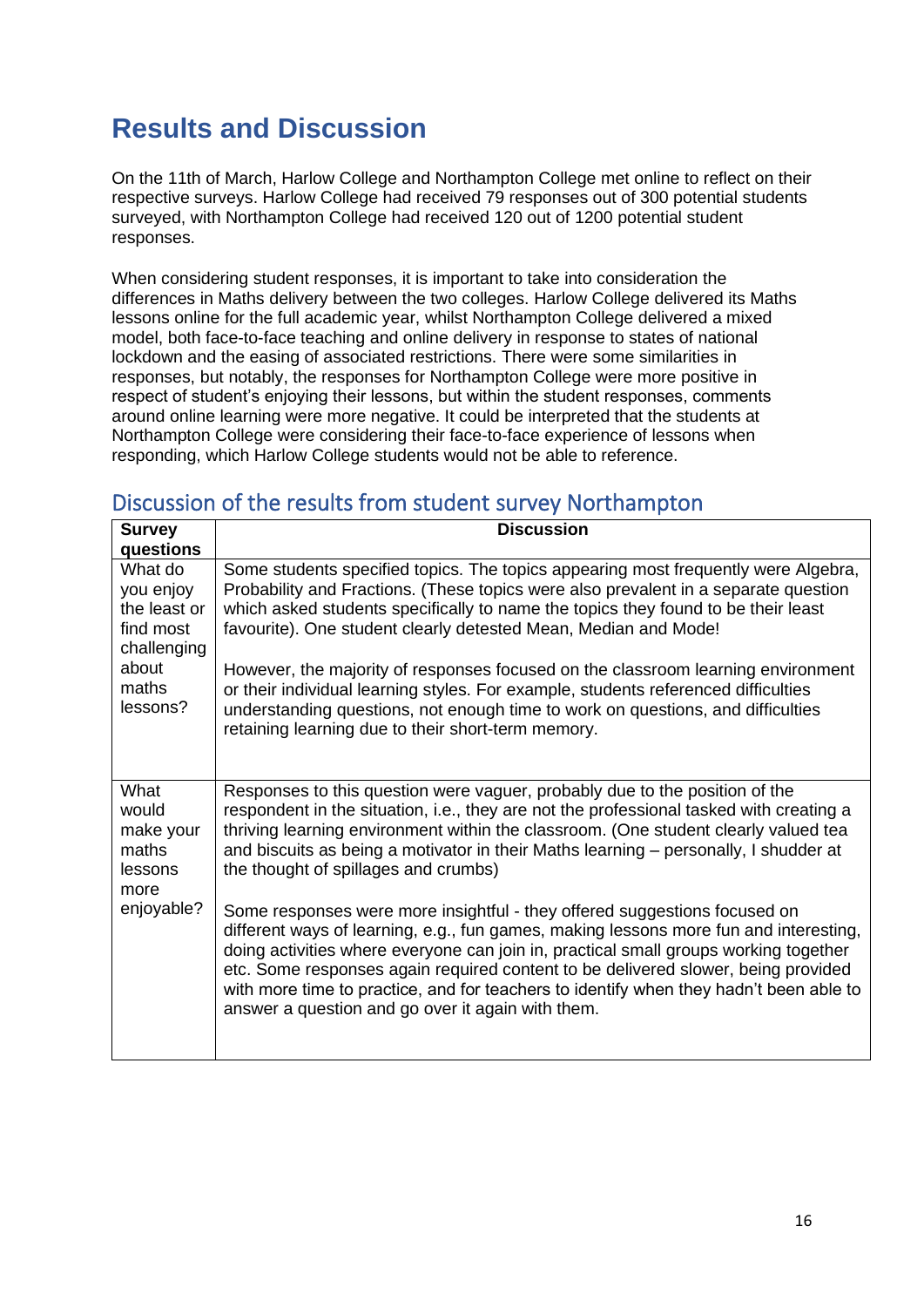15. Please tick the top 3 things that you find most helpful: More Details



The responses to the question above seemed quite powerful. Out of the pre-determined response options, the pre-dominant selections were:

- Feeling comfortable
- Personalised feedback
- Revision in your own time

This feedback will be used to consider student needs in the classroom and explore how the Maths Lab could help contribute to ensuring these things are in place.

| Your teachers<br>want to hear<br>your ideas for<br>making maths<br>lessons better<br>for you. | This question elicited a free response.<br>Disappointingly, a significant number of responses<br>provided little constructive suggestions for<br>improvement, however there were general themes<br>around: | This feedback<br>supports the need for<br>additional time and<br>support specifically for<br>Maths, regardless of<br>how this is delivered. |
|-----------------------------------------------------------------------------------------------|------------------------------------------------------------------------------------------------------------------------------------------------------------------------------------------------------------|---------------------------------------------------------------------------------------------------------------------------------------------|
|                                                                                               | Needing more time to learn topics<br>Lesson pace too fast<br>Not being put on the spot in lessons<br>$\bullet$<br>Group activities and retrieval quizzes helpful                                           |                                                                                                                                             |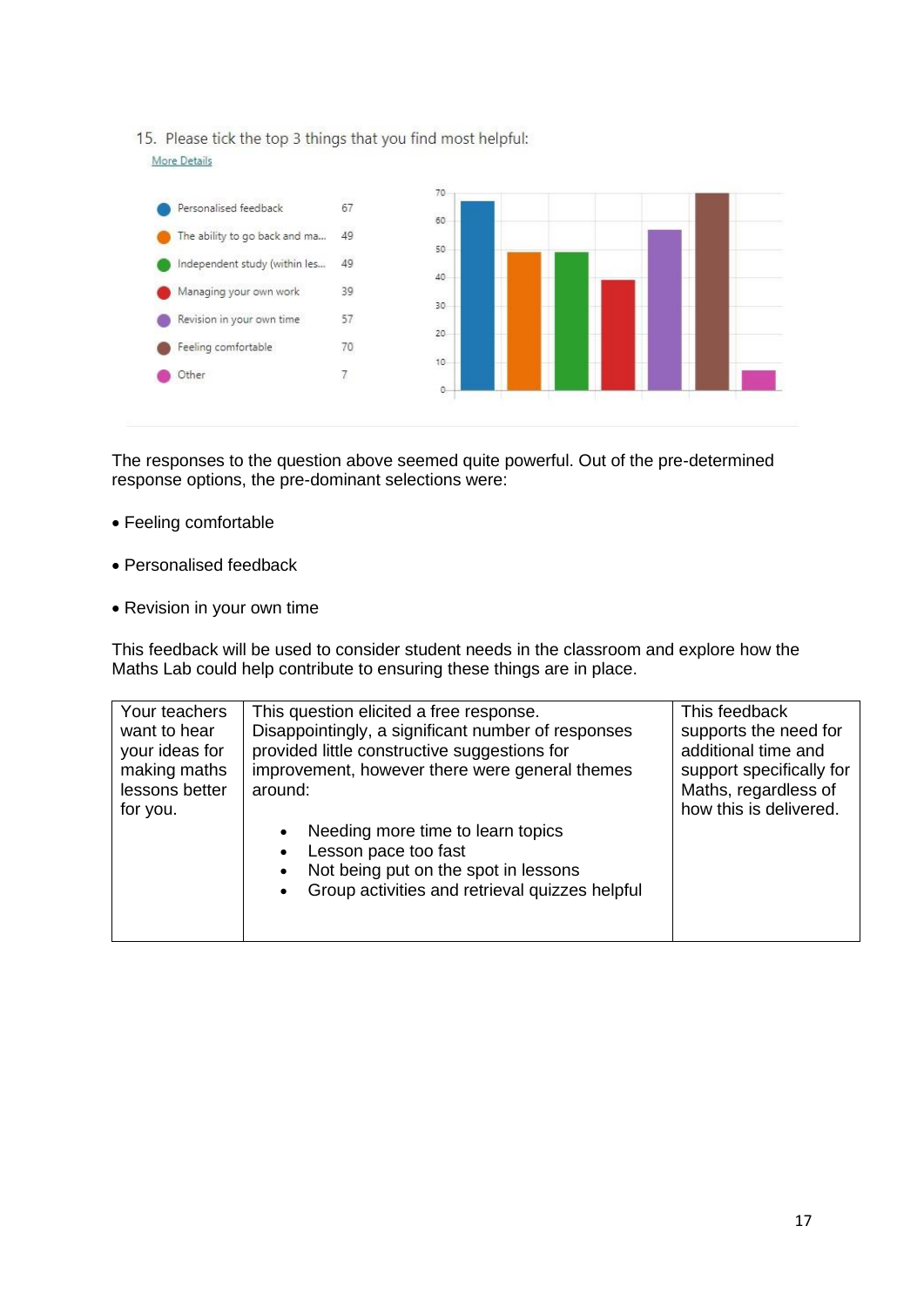# <span id="page-17-0"></span>**Findings from Interviews – Maths Clinics and Maths Lab**

## <span id="page-17-1"></span>Summary of the results from student Survey – Harlow College

| What motivates you to<br>attend Maths Clinics?                                                                         | 60% of responses were about wanting to pass their GCSE Maths,<br>the rest ranged between "Teacher motivated me" to " Need of help<br>to understand topic I don't know"                                                                                                                                                                  |
|------------------------------------------------------------------------------------------------------------------------|-----------------------------------------------------------------------------------------------------------------------------------------------------------------------------------------------------------------------------------------------------------------------------------------------------------------------------------------|
| Do you feel that you are<br>making progress and<br>improving your<br>knowledge of maths?<br>How?                       | Whilst all but one responded positively to this question, it is<br>important to understand what their understanding of progress<br>really is. Looking at their responses in more details, one can<br>deduce a faint tone of positivity about their progress, and this is<br>evident in more of their answers to other survey questions. |
| What do you like about<br>this type of teaching that<br>takes place during Maths<br><b>Clinics?</b>                    | Looking at the responses, it is clear how much learners enjoyed<br>more personalised support, tailored tuition and 121 approach.<br>Students talk about how they " understood difficult topics", " You<br>get more support", " it's more targeted and inclusive".                                                                       |
| <b>Would you recommend</b><br>maths clinics to your<br>friends? Why/Why would<br>not you?                              | 100% of the students took part in this survey would recommend<br>MCs to their friends and colleagues.                                                                                                                                                                                                                                   |
| Since you have started<br>attending these<br>sessions, has your<br>confidence improved? If<br>yes, please tell us how? | Of those surveyed, 33% feel strongly about this, and agree that<br>their confidence has definitely improved further 27% feel it<br>somewhat and only one feels that their confidence has not<br>improved just yet.                                                                                                                      |

Overall, the responses from the interviews conducted were positive, insightful, and provided some interesting ideas that led to further investigations and also inform the future direction of research. Interestingly, it seemed that the students wanted more than just their weekly allocation in both ML and MC. Students reported that having extra time in the ML/MC to go over areas of work that they found difficult was very helpful to them: Maths Clinics or Maths Lab are very helpful, because they are more relaxed and fewer learners. They are able to discuss their issues without being ashamed that the other learners may laugh at them. They feel that they have full attention of the teacher. They are able to discuss the method used to arrive at an answer.

We found that 87% of learners who took part in the research achieved grade 4+ in line with the research Chapell et al (2015), who found out that learners who received extra tuition in a 1-2-1 or small group intervention were more likely to achieve a better grade. Karsenty (2010) reported that over 88% of students who took part in research providing extra tuition performed better as a result.

In line with research, we found that both in Maths Lab or Maths Clinics, the relationship built between learners and teachers had an influence on learner improvement in mathematics skills. During this small group intervention, dialogue approach is better practiced and learners are provided with a safe space to think through their methods and answers thereby increasing their confidence. We find that when teachers who were not good in maths explained their personal circumstances to learners, the students were more likely to buy into the ideas, and hence develop, resilience and motivation, if the interaction took place in small settings rather than whole classes.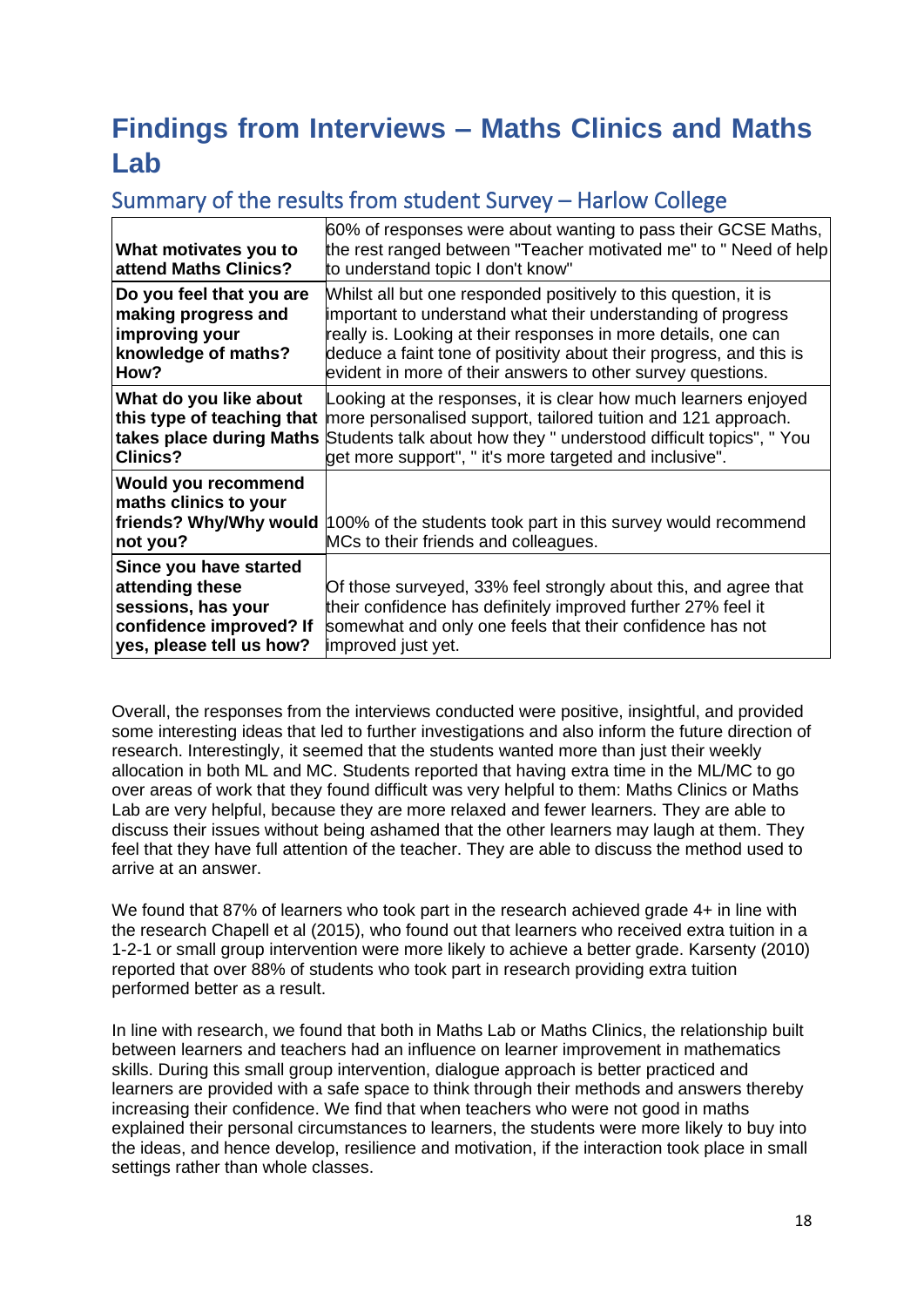Betts et al. (2011), reported the use of diagnostic testing plays a major role in learner achievement which again supported our approach to assessing learners before referring them to either maths lab or maths clinics.

When learners were asked what motivates them to attend either maths Lab or maths clinics, we got answers such as 'to pass exams', 'to catch up on the topics I am not good at', etc, this implies that most learners do want to achieve a grade 4 but struggles to cope with big groups. They are able to talk through their processes, and their teachers show them how to answer questions in a gentle way. Learners felt that MC/ML staff are focused and explain concepts in a better and slow manner until they understand, since it is more or less a 1-2-1. Learners therefore are more likely to recommend MC to their friends. By so doing recruitment is made easier for the teacher. One of the learners said:

'I would recommend this to my friend because it helps to develop yourself and make an improvement in math.' Another one said, 'yes because I am no longer struggling with maths as I used to.'

'Learners' confidence improved as a result of attending ML/MC. They learn from their mistakes through the focused dialogic approach to teaching. It is much easier to practice dialogic approach during the MC because of fewer learners. Learners feel safe to vocalise their lack of understanding and to open up to discussions, 'Yes I would say my confidence has improved because with questions I thought were difficult turns out to be simpler than I originally thought, and I recognise now what I need to improve upon.'

Comparing ML/MC to their main lessons, learners say that; '*The lessons go so quick and the amount of information we must learn is a lot'.* Whereas in the ML/MC, *'I get help as I can't always remember the full question in class and then everyone has moved on, so I give up'.* 

The responses from the learners seemed to indicate that they were experiencing difficulties processing the amount of learning that they were experiencing. Considering that all students were 're-sit' students, it is reasonable to conclude that Maths may not be a natural strength for them. This finding is in line with the Chappell et al. (2015) because their research was carried out with very low-performing students from rural population. The discussions with the learners indicated that in one way or another they felt that they benefitted from additional time to go over work, or that they were struggling with the pace of lessons. When asked how the ML/MC helped them, over 80% of the learners have directly or indirectly referenced time or pace.

About 20% of learners on GCSE Maths resit, have special arrangements for exams suggesting that they face issues ranging from anxiety which is exacerbated by maths to slow processing of information. This is confirmed from some of the learners' responses which were related to how ML/MC had helped them. They described how they had found it difficult to follow their lessons during their main programmed sessions. We could conclude from this that learners find processing mathematical information given during the 2 or 1.5 hours very difficult. It was clear that more information was needed to see if there was a wider trend across a larger population of the student body, therefore a wider survey across the GCSE cohort was recommended for cycle 2. Students reported that the ML/MC provided them with confidence for when they were next in the classroom, particularly with asking questions in class, indicating that they could engage with the learning experience to a greater extent, which was powerful to hear.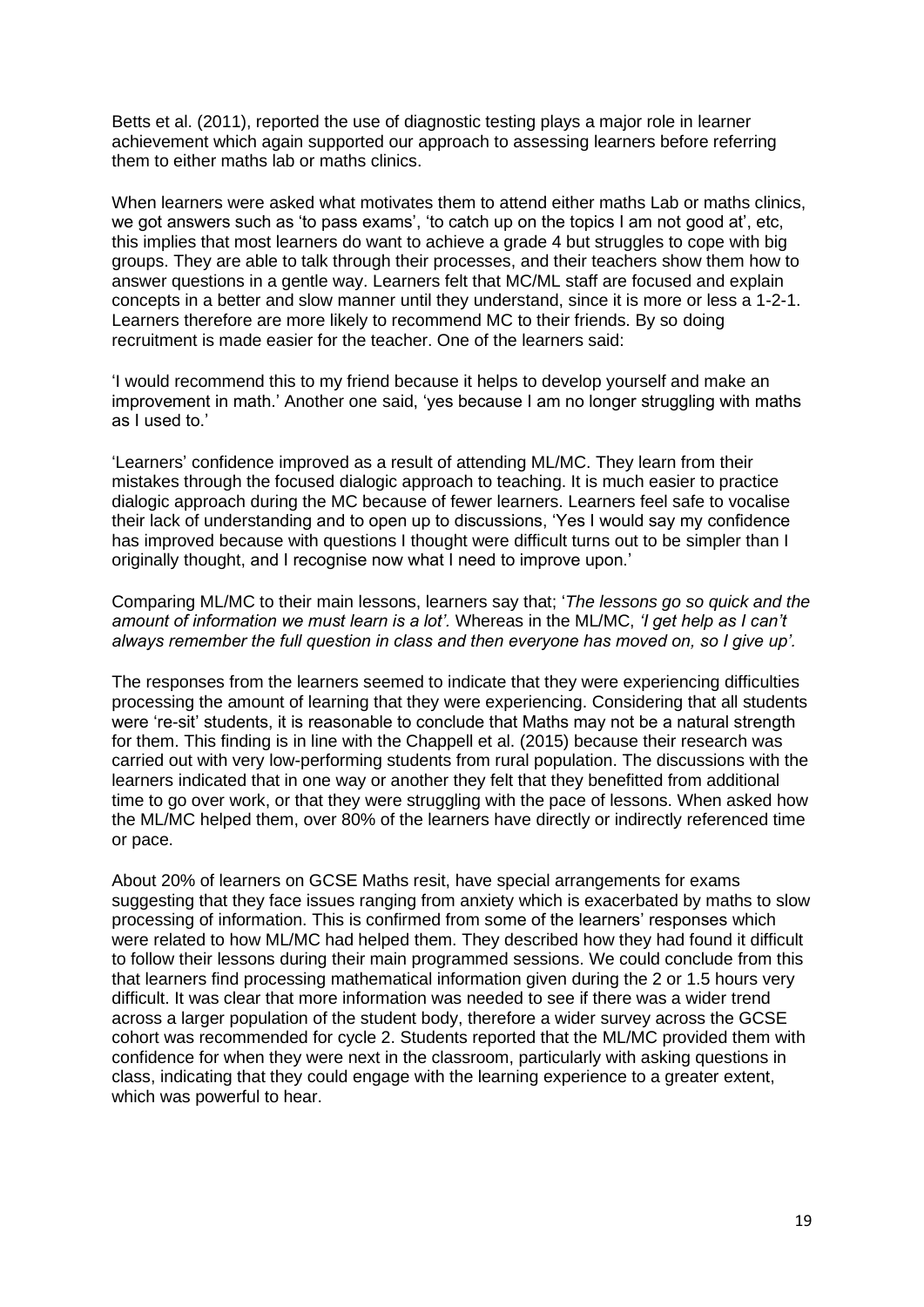### <span id="page-19-0"></span>Findings from teacher interviews: Common Themes for HC and NH

The teachers interviewed on both ML/MC reported improvements in their students' performance in their lessons. Whilst technical and academic improvement may not have been cited explicitly, their commentary nods to the development of core learning skills and how the student's level of anxiety in their lessons that had notably reduced since attending the lab/clinic. ML/MC has helped learners to be less fearful of failure, giving them more opportunities to learn. This supports the fact and initial idea that ML/MC was aimed to assist learners understand maths not just to pass exams.

MC/ML is somewhere that learners go for help with fundamentals in maths, specific topics, get more tailored support and more importantly the one-to-one attention that students need to help them develop their learning. Teachers may not have enough time in lessons to support struggling learners. Learners receive in-depth knowledge that helps them get over the problems they face with particular topics or concepts. For example, one teacher commented that one of his learners has now become far more confident and asks a lot more questions in class: "He is now more than happy to discuss topics with the teacher. His learning barrier has been broken down" Another noted how a learner has now become more outspoken in the main class, not shying away from answering questions in front of the class, online on camera.

This feedback would support the need for creative and innovative ways to reinforce these particular subjects in the Maths Lab, having some pre-designed activities ready to be used rather than just revisiting past papers. This feedback also supports the thinking around working memory, and the need for additional time outside of the lesson to develop skills.

This feedback supports the theory that the teacher should have ownership of the teaching and learning in the classroom as the student may find it difficult to understand their own learning needs.

This feedback suggests that energy in the classroom is of utmost importance and supports the need for additional time to develop skills, and perhaps using the extra time outside of the lesson to look at Maths differently and introduce alternative and more creative maths-related activities in the ML/MCs.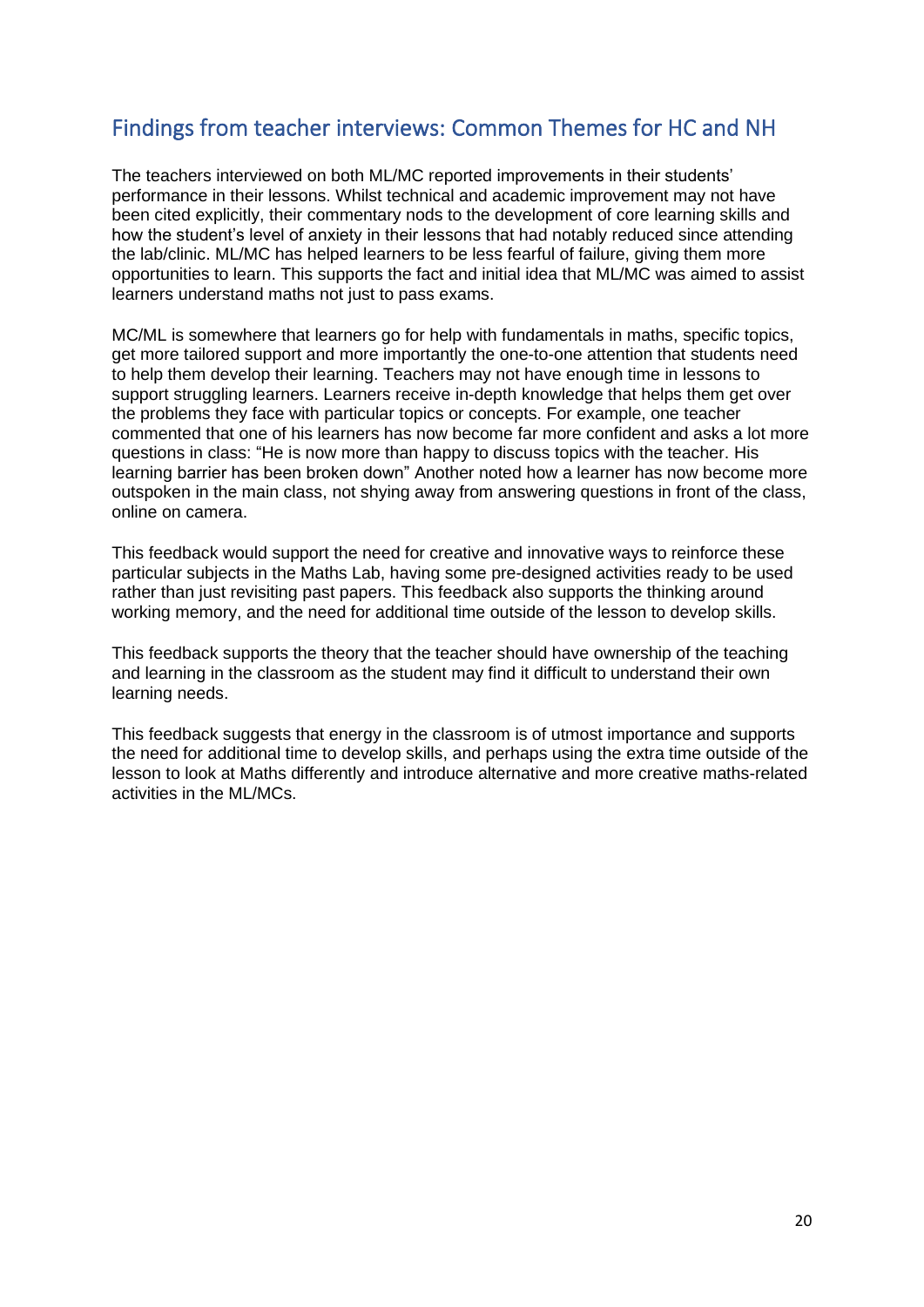# <span id="page-20-0"></span>**Conclusions**

Results show that MC/ML have a positive effect on students' overall interaction with each other leading to positive increase in student overall understanding and problem solving. Built stronger relationships with their peers and teachers/coaches and enjoyed working in small groups which lead to a stronger positive impression about math.

The basic principle of ML/MC strives to create a learning environment that helps learners develop the ability to develop a better understanding and are able to evaluate concepts through discussions with tutor and peers, rather than passively accepting information from their teacher during main session. The small group learning strategy, in this study, aimed at facilitating conceptual mathematics learning. We have shown above that the MC/ML learning strategy was employed satisfactorily as students made significant shifts towards demonstrating supportive learning behaviours though not many. Students were actively engaged in the teaching and learning processes through discussions (dialogic approach) that foster conceptual understanding.

However, the success of small group learning lessons depends on good planning, effective implementation, and careful monitoring of its execution. The teacher or coach should: understand the principles of small-group learning, be capable of eliciting appropriate learner behaviour in every phase of small-group learning, and have a variety of skills, a full understanding of the whole syllabus from which s/he can be able to explain all concepts should a learner ask. Effective intervention within a small-group depends on learners" ability to participate productively. For this purpose, learners should be made aware of the benefits, of these methods and the strategies of learning that are being used in that particular setting. Thus, the implementation of small group learning strategy, or any other new strategy for that matter, should proceed with careful explanations or training of the students about the it, so that learners can buy in to the process. This AR has explored into the contributions of small group learning in promoting learners' involvement in learning, enhancing their conceptual understanding, and boosting their mathematics achievement. It could be considered as a springboard for a broader research project in small-group instructional strategy for both GCSE re-sit and FS.

## <span id="page-20-1"></span>**Recommendations**

## <span id="page-20-2"></span>Maths Clinics (MC)

- We recommend the Maths Clinics to be made part of the delivery process from September 2021
- Adequate training to be provided to all delivery staff (Relationship building, planning and delivering teaching materials)
- Student Selection to be informed by available data, however it is advisable that all students are given choice to participate in MCs, should they wish to.
- Further research is needed in establishing true impact on potentially larger cohort to investigate correlation strengths between students attending MCs and achievement.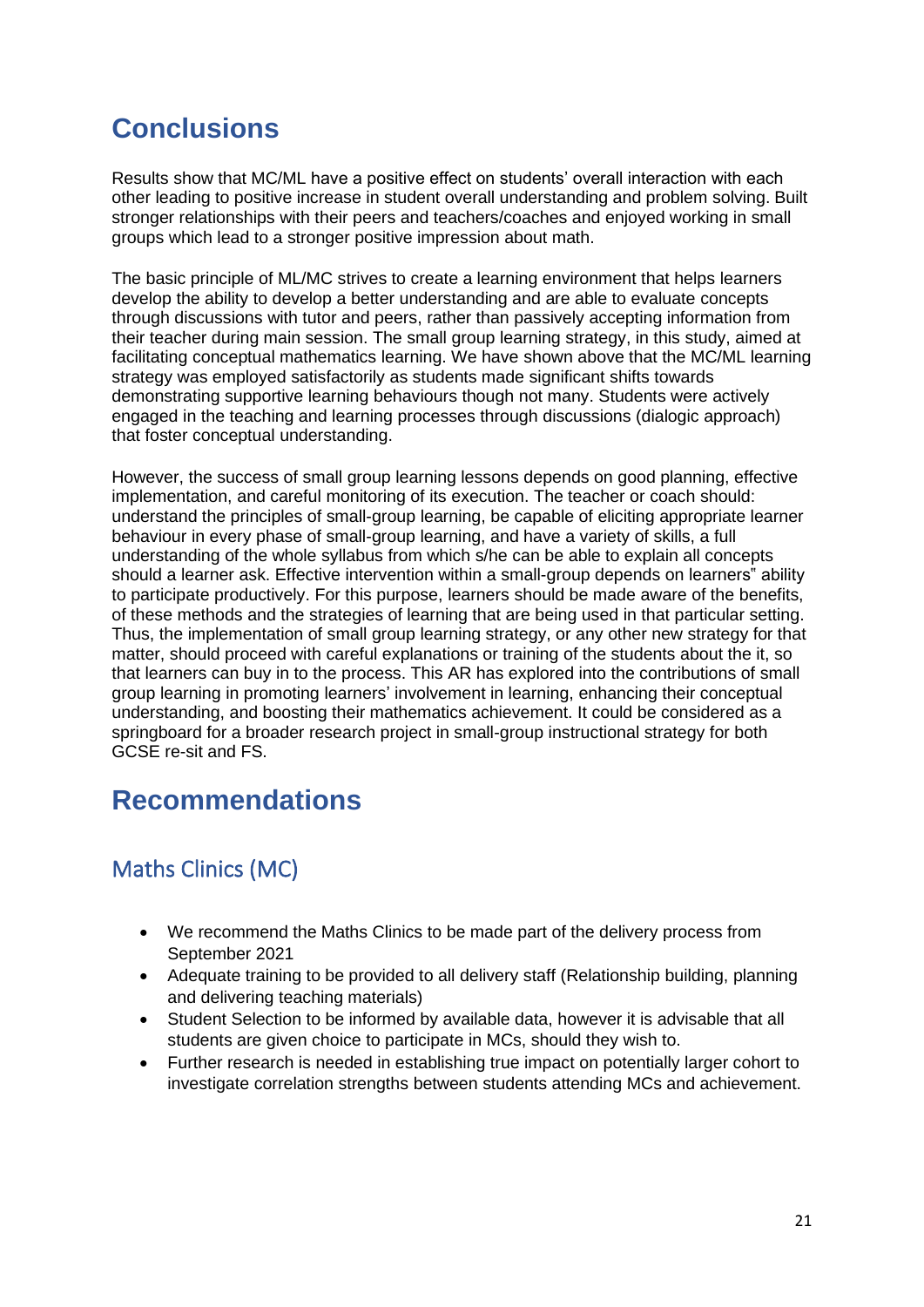## <span id="page-21-0"></span>Maths Labs (ML)

- To introduce and promote teacher referral as the predominant access route to the lab
- To introduce a service based initial assessment to 'induct' students onto programmes of support and identify appropriately skilled staff to complete this activity and introduce it into the induction process
- To survey all GCSE Maths students on their experience of lessons and conduct workshop discussions to analyse responses
- Seek advice from the relevantly qualified specialists to explore the use of a working memory test to explore student ability and inform delivery of support. The specialist should, ideally possess a knowledge of specific learning difficulties and the impact of working memory on how students learn
- Develop a CPD programme for Maths staff in relation to understanding individual needs
- Assess ongoing customer satisfaction by reviewing the new arrangements and the overall experience of using the lab. Issue a simple yet comprehensive survey/facilitate a focus group to all students that allow them to provide frank feedback on their customer journey from referral to the last session attended to inform further changes more organically

A wider research project involving more participants and researchers is recommended to consolidate the results.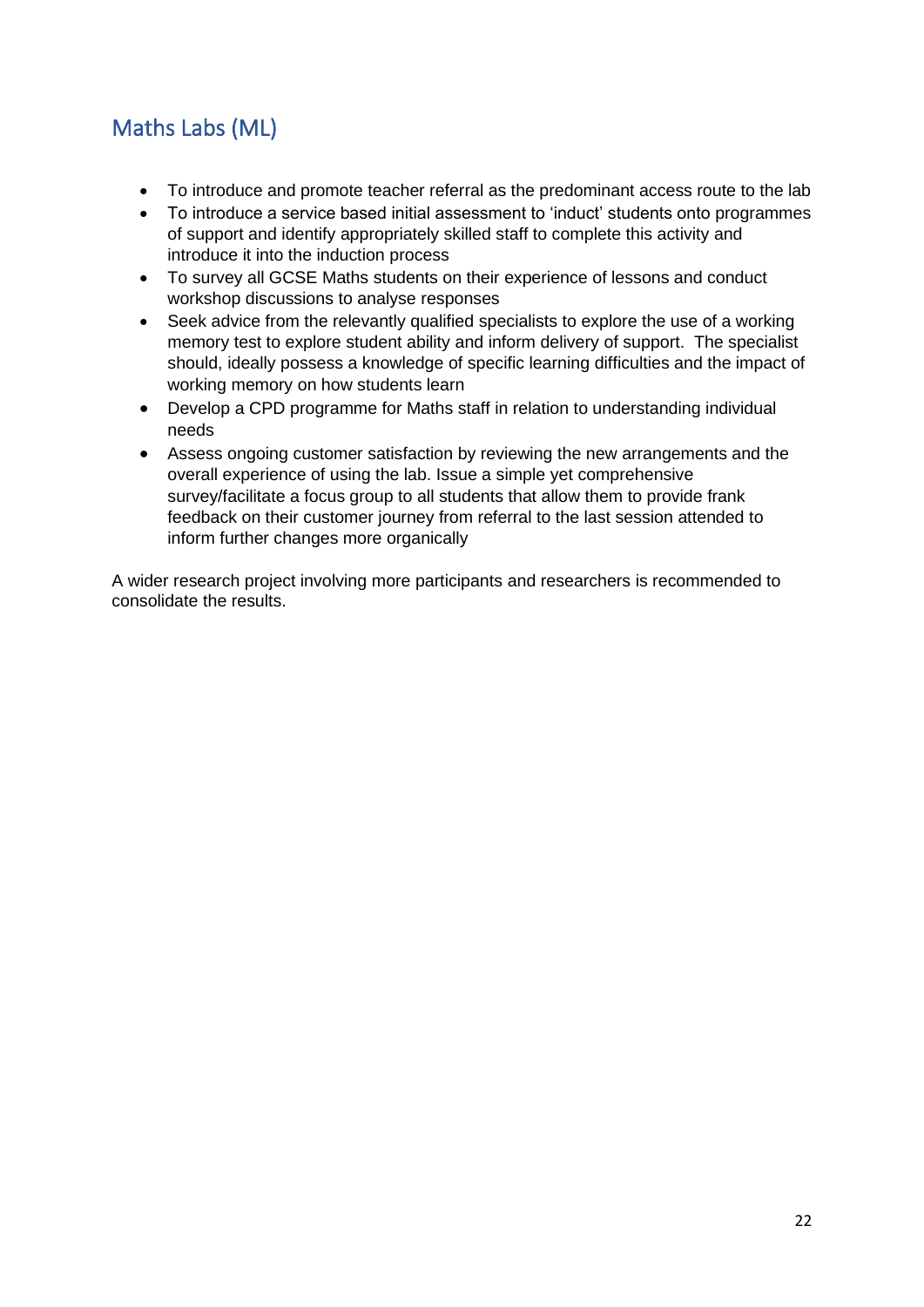## <span id="page-22-0"></span>**References**

Betts, J. R., Hahn, Y. and Zau, A. C. (2011) 'Does Diagnostic Math Testing Improve Student Learning?', San Francisco: Public Policy Institute of California. Available: http://www.ppic.org/content/pubs/report/R\_1011JBR.pdf [5 May, 2016]

Chappell, S. L.,Arnold, P. and Nunnery, J. (2015) 'An Examination of an Online Tutoring Program's Impact on Low-Achieving Middle School Students' Mathematics Achievement', Online Learning Journal, 19, 5. Available: http://olj.onlinelearningconsortium.org/index.php/olj/article/view/694/180 [5 May 2016]

Foster, C. (2013). Resisting reductionism in mathematics pedagogy. *The curriculum Journal, 24(4), 565-585.*

Grootenboer, P. (2013). The Praxis of mathematics teaching: Developing mathematical identities. *Pedagogy, Culture and Society, 21(2), 321-324*.

Jankvist, U. T., & Niss, M. (2015). A framework for designing a research-based "maths counsellor" teacher programme. Educational Studies in Mathematics, 90(3), 259-284.

Karsenty, R. (2010) 'Nonprofessional mathematics tutoring for low-achieving students in secondary schools: A case study', Educational Studies in Mathematics, 74, 1, 1–21.

Nardi, E., & Steward, S. (2003). Is mathematics T.I.R.E.D.? A profile of quiet disaffection in the secondary mathematics classroom. *British Educational Research Journal, 29(3), 345-367.*

Skovsmose, O. (2011). An invitation to critical Mathematics education. Rotterdam: Sense Publishers.

Swan, M. (2006) 'Learning GCSE mathematics through discussion: what are the effects on students?', Journal of Further and Higher Education, 30, 3, 229–241

Understanding Working Memory, Professor Susan E. Gathercole & Dr Tracy Packiam Alloway (2007)

Working Memory Classroom Guide.pdf

The Forgetting Curve: Hermann, Ebbinghaus, Praveen Shrestha, "Ebbinghaus Forgetting Curve," in Psychestudy, (2017)

https://www.psychestudy.com/cognitive/memory/ebbinghaus-forgetting-curve

"Overcoming the limitations of Working memory", Moyse, C (2020) Active Learning: Creating Excitement in the Classroom, Bonwell, Charles C.; Eison, James A. (1991)

ERIC - ED336049 - Active Learning: Creating Excitement in the Classroom. 1991 ASHE-ERIC Higher Education Reports., 1991

SDMT - Symbol Digit Modalities Test Product Range (dyslexiaactionshop.co.uk)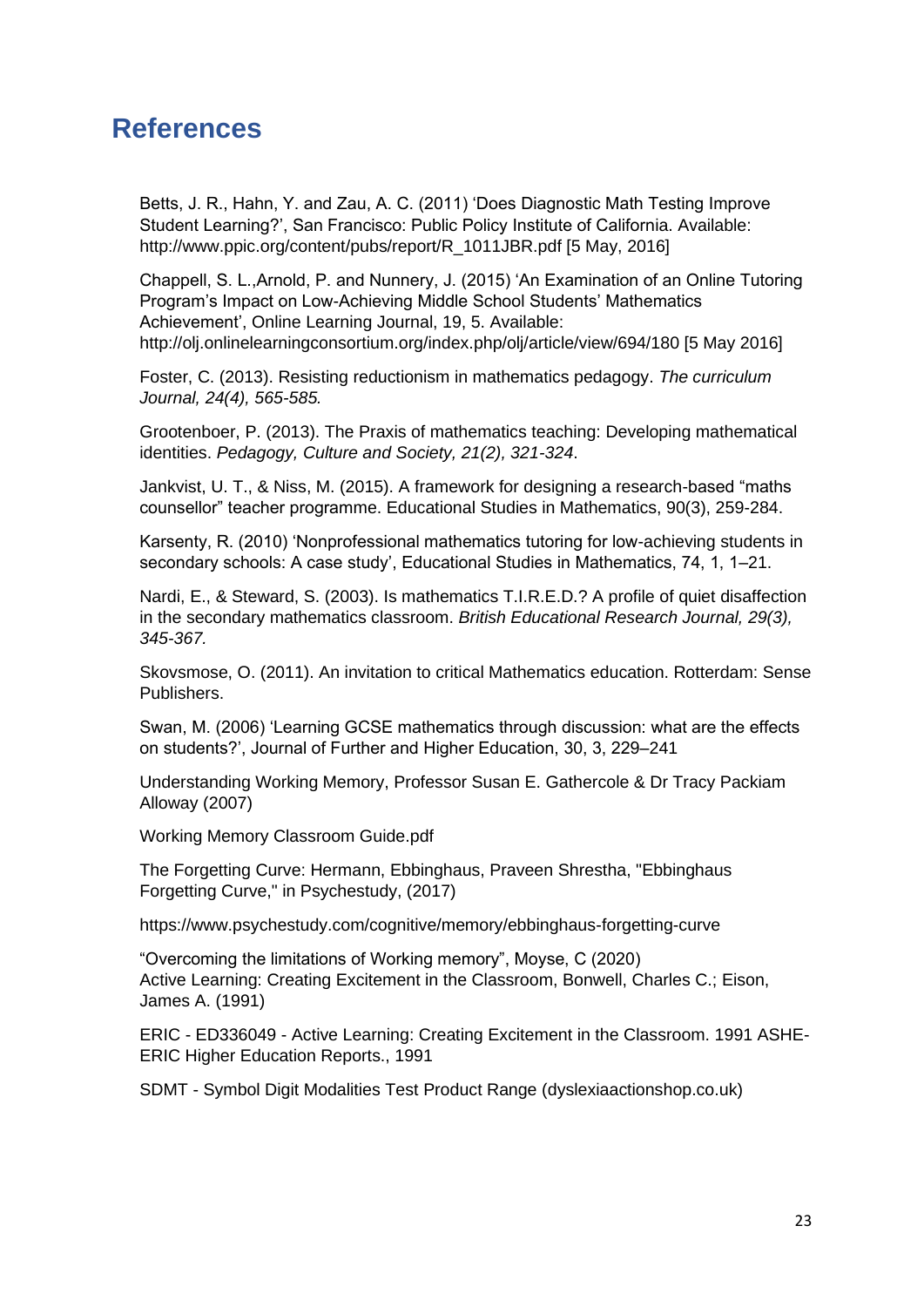# **Appendix A**

#### **Learner interview – Maths Clinics**

Q1 - What motivates you to attend Maths Clinics?

Q2 - Do you feel that you are making progress and improving your knowledge of maths? How?

*Q3 - What do you like about this type of teaching that takes place during Maths Clinics?*

Q4 - Would you recommend maths clinics to your friends? Why/Why won't?

Name: .....................

Q5 - Since you have started attending these sessions, has your confidence improved? If yes, please tell us how?

Q6 – Is there anything you would like us to improve in our delivery of these Maths Clinics?

# <span id="page-23-0"></span>**Appendix B**

Ouestionnaire

Answer the questions below honestly.

Question 1.

1. Which college do you attend?

USP

Harlow

Northampton

Colchester

(As a drondown)

2.

Tick one box per row. 1= not at all. 5 = very much

|                                                         | ×<br>Not at all | ₹ | 4 | Very much | I don't know |
|---------------------------------------------------------|-----------------|---|---|-----------|--------------|
| a. How much do you enjoy your maths lessons?            |                 |   |   |           |              |
| b. How difficult is maths for you?                      |                 |   |   |           |              |
| c. How much of your maths lessons do<br>you understand? |                 |   |   |           |              |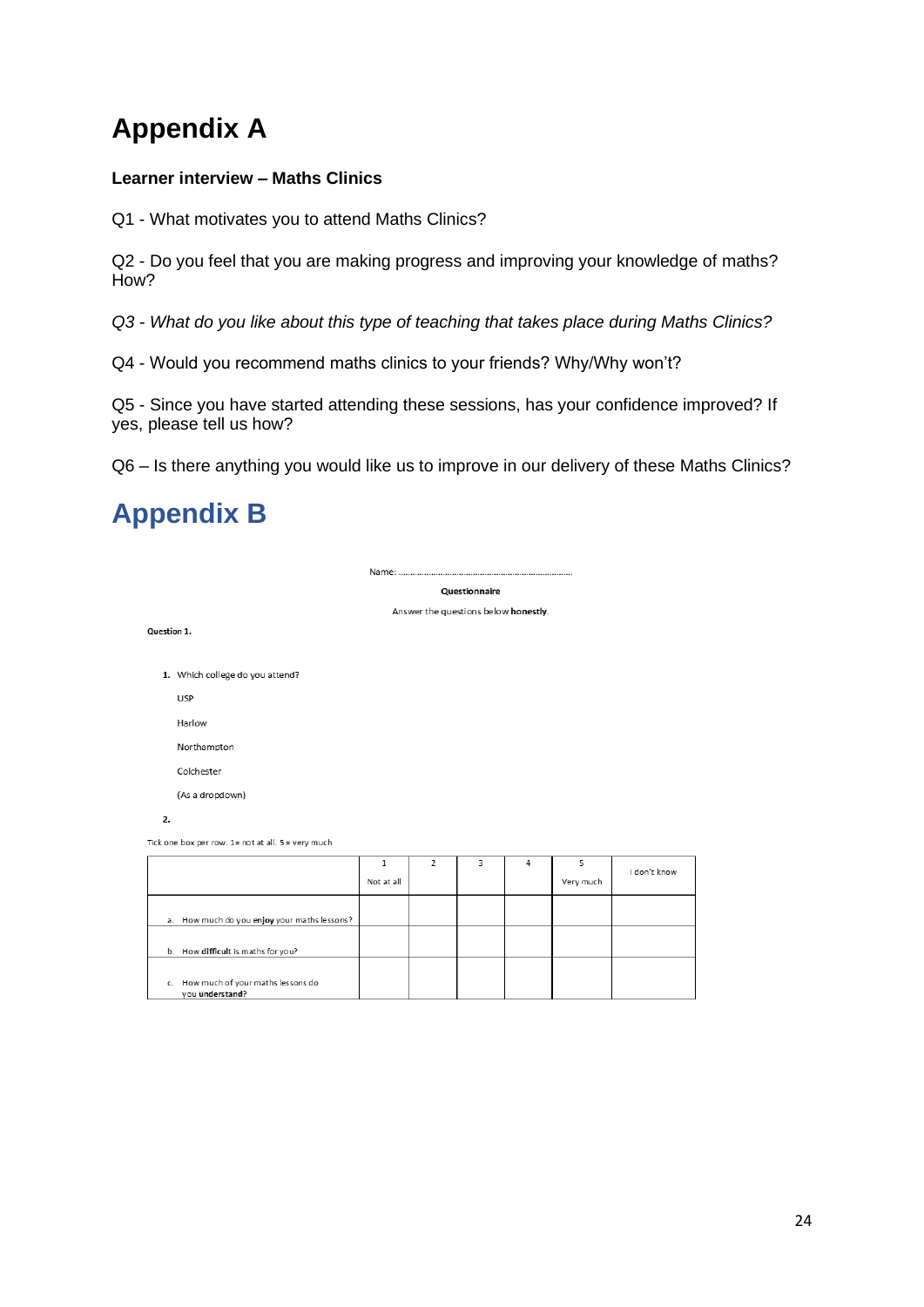you do you enjoy maths lessons?

Which topic do find hardest or most challenging?

(Mark - List Topics here and ask them to tick their favourite topics)

Which do you find simplest?

(Mark - List Topics here and ask them to tick their favourite topics)

Which have been your least favourite topics so far?

How do you find the use of Blutick?

How much time do you spend using technology (Blutick, Century, other) to help with your maths?

Your teachers want to hear your ideas for making maths lessons better for you. Please identify something that will improve your maths lessons.

Please indicate the top three things do you find useful?

Personalised feedback The ability to go back Independent study Managing your own work Revision in your own time

## <span id="page-24-0"></span>**Appendix C**

- 1. What types of things have you done when you have been in the Maths Lab?
- 2. How has the Academic Coach helped you?
- 3. What do you think are the benefits of going to the Maths Lab?
- 4. What would you say is the best thing about the Maths Lab?
- 5. What could the Maths Lab do better?
- 6. Have you learned any skills that you have been able to use in your lessons?
- 7. Has the Maths Lab made you feel more or less confident in class?
- 8. Do you think you have learned any life skills that you will be able to use in the future?